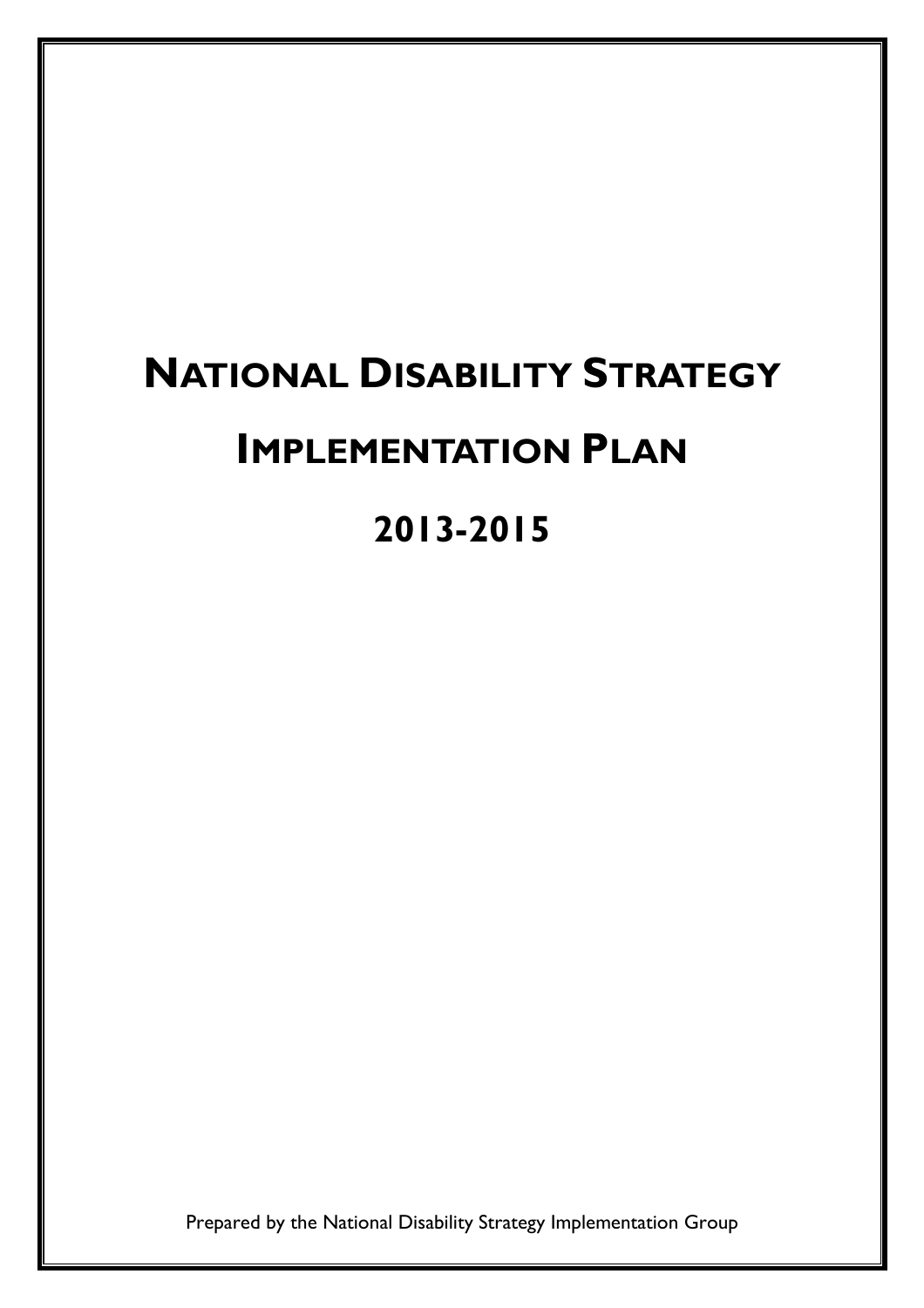#### Minister's Foreword

People with disabilities can face particular challenges when it comes to participating in every day life activities. Many of the difficulties stem from the way society is organised. Disability comes in many forms be it physical, visual or hearing impairment, intellectual or mental health impairment. It also comes at many stages in people's lives including through accident, illness and as we age. Needs can change particularly as a person with a disability ages. It is important to consider to what extent our society supports or restricts individual independence, choice and control as well as access to income, social life, community living, mobility and much more. These are things others may take for granted.

There have been many important developments to improve the lives of people with disabilities in Irish society over the past number of years. However, through this Implementation Plan, the Government is committed to progressing an agenda to achieve significant progress in the next 3 years.

The National Disability Strategy provides a framework for driving this agenda forward and delivering real and meaningful improvements in the lives of people with disabilities in Ireland. We know there are many challenges in the current economic climate, but equally there are huge opportunities and momentum further to new policy directions approved by this Government. These will ensure people with disabilities will have more choice and control in their lives and in reaching their aspirations for the future.

I have been working with a team of senior officials covering most government departments and disability stakeholders to identify what actions can be implemented under the National Disability Strategy over the next 3 years. The key actions are set out in this Implementation Plan which has the full backing of the Taoiseach and Ministers through the Cabinet Committee on Social Policy. Together we will be working to ensure a whole of Government approach, to maximise the benefits achieved through the Implementation Plan for people with disabilities.

The successful response and development of a society that values without distinction people with disabilities, depends on the willingness of every sector of Irish society to adapt. Irish society must adapt, from the national to the individual level, in their thinking, willingness and open minded approaches, to ensure people with disabilities are valued members of the community. This Plan calls to action all individuals, organisations, local and national Government to think positively about disability. It is a collaborative effort and an open invitation to the community and voluntary sectors to work creatively together with statutory agencies and government departments to improve the lives of people with disabilities over the next three years.

#### Ms Kathleen Lynch T.D.

Minister for Disability, Equality, Mental Health and Older People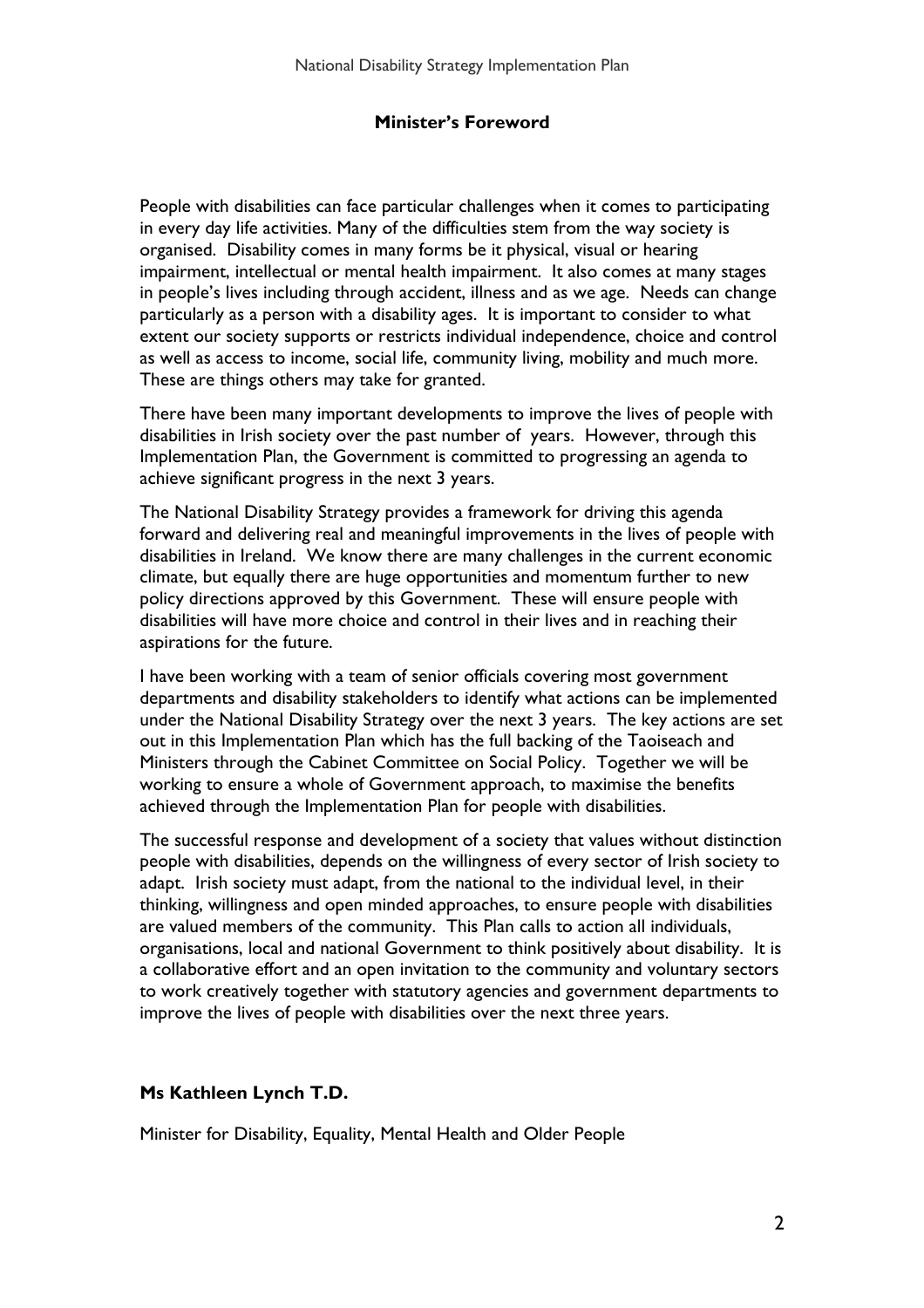# Chapter 1 – Background and context

## 1.1 Context

The National Disability Strategy is a whole-of-Government approach to advancing the social inclusion of people with disabilities. In spite of the challenging economic and fiscal situation, it is important to continue to build on and consolidate the progress made to date. This Implementation Plan sets out the practical measures that will be taken to advance the National Disability Strategy over the period 2013 to 2015.

The implementation of the National Disability Strategy is taking place within an ever changing external environment that includes necessary fiscal adjustments, public sector reform, the Croke Park Agreement, reforms within the HSE and new policy directions following key reviews. Such reviews include for example, the Value for Money and Policy Review of Disability Services, the Housing Strategy for people with disabilities and implementation of the report on closing disability institutions, Time to move on from Congregated Settings. In delivering actions in this plan regard will be had to other relevant strategies including the National Action Plan for Social Inclusion; the National Positive Aging Strategy; A Vision for Change Strategy; and Healthy Ireland – A Framework for Improved Health and Wellbeing.

## 1.2 Mainstreaming

Following the Report of the Commission on the Status of People with Disabilities, the principle of mainstreaming has been established policy since 2000, and was put on a legal footing in the Disability Act 2005. What this means is that all mainstream public services are expected, by Government, to be designed and delivered in ways that include people with disabilities, so that people with disabilities are considered by the public sector to be an integral part of the community they serve.

The scope of this Implementation Plan therefore covers a wide range of government departments, and mainstream as well as focused disability services. It also recognises that the needs of individuals with disabilities change as they age.

## 1.3 Barriers to inclusion

Social inclusion of people with disabilities depends on whether the wider social and physical environment offers supports or creates barriers. Inaccessibility as a barrier is wider than simply the physical environment, lack of access to information to those who have difficulties with sight or hearing can be as frustrating as the built environment. Systems can indirectly exclude people with disabilities if the architecture, policies, information or service delivery, are not geared to include people with a range of disabilities. Society should not require people with disabilities to redesign their lives. If, however,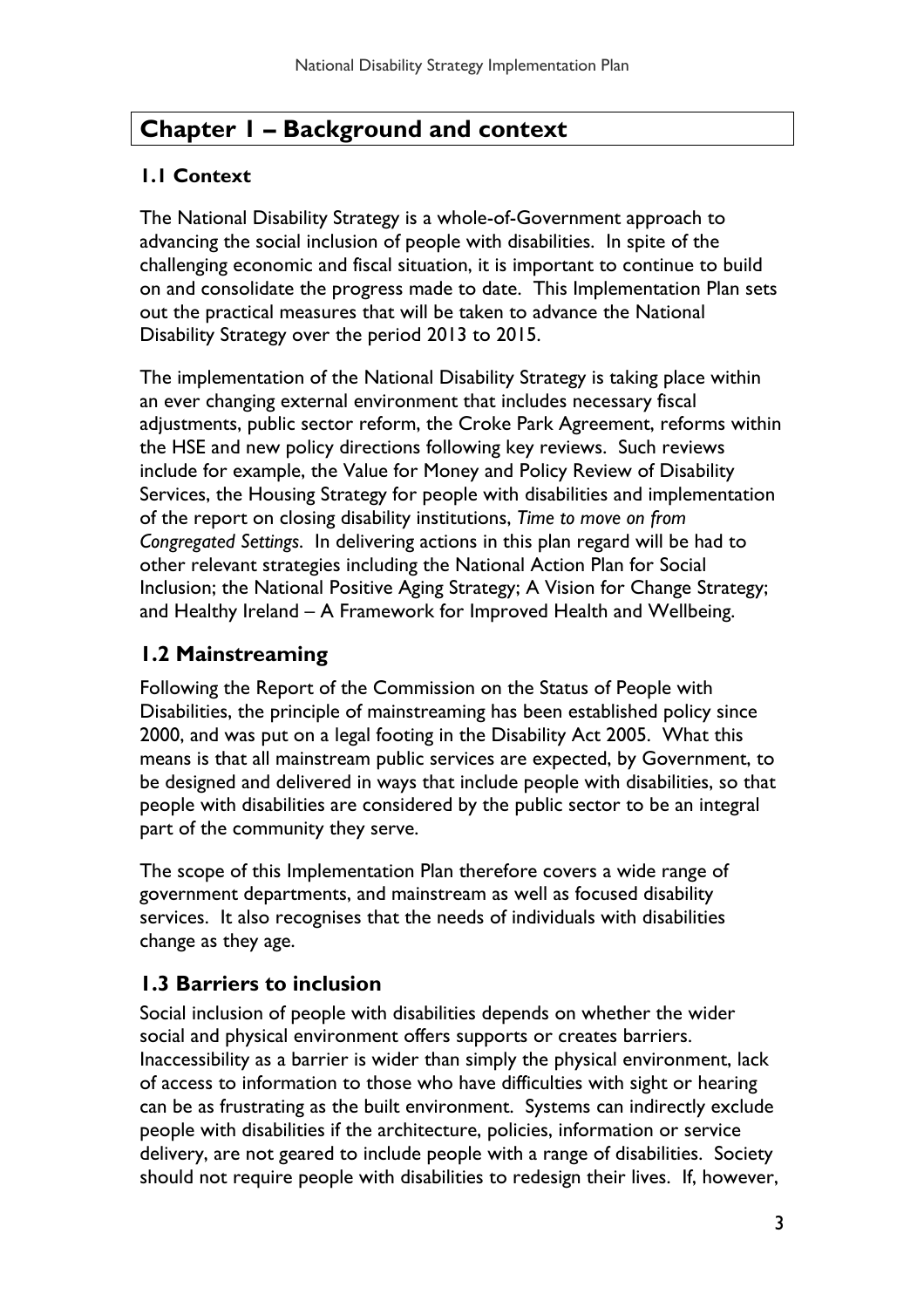the physical and policy environments are modified with people with a disability in mind, that can enhance freedom and participation and the enjoyment of fundamental rights. For example, accessible transport and accessible buildings and streets are key factors in enabling people with disabilities to participate in work, cultural and social settings.

Negative attitudes or behaviours towards people with disabilities can also limit their participation in mainstream society.

Diversity is part of the human condition, and systems or structures designed for 'typical' people can be a barrier to those who are equal but different. The concept of equality recognises diversity, that people are different. For people with disabilities, needs can vary depending on the nature of impairment, be it physical, sensory, intellectual or mental health, by the severity of the impairment or due to the complex and unpredictable nature of impairment.

## 1.4 Development of the Implementation Plan

In November 2011 the Minister for Disability, Equality, Mental Health and Older People, Kathleen Lynch established the National Disability Strategy Implementation Group (NDSIG) to assist her in drafting the implementation plan for the National Disability Strategy and they will continue to work together to monitor and review progress over the three year period. The publication of this Implementation Plan fulfils a commitment in the Programme for Government.

The National Disability Strategy Implementation Group comprises key Government Departments, the County and City Managers Association, the National Disability Authority, and the newly configured Disability Stakeholders Group. The representation of government departments is wider than the original Departments designated under the Disability Act to prepare Sectoral Plans on disability, reflecting the importance of mainstream services to people with disabilities. The Group is chaired by the Minister and the Department of Justice and Equality provides the secretariat function to the NDSIG and chairs the Senior Officials Group on Disability.

The National Disability Authority (NDA) is an independent statutory body with responsibility for providing information and advice to the Minister to guide policy and practice relevant to the lives of people with disabilities and to assist the Minister in the co-ordination of national policy on disability.

The Disability Stakeholder Group (DSG) comprises representatives of the key disability umbrella bodies:

- Center for Independent Living
- Disability Federation of Ireland
- Federation of Voluntary Bodies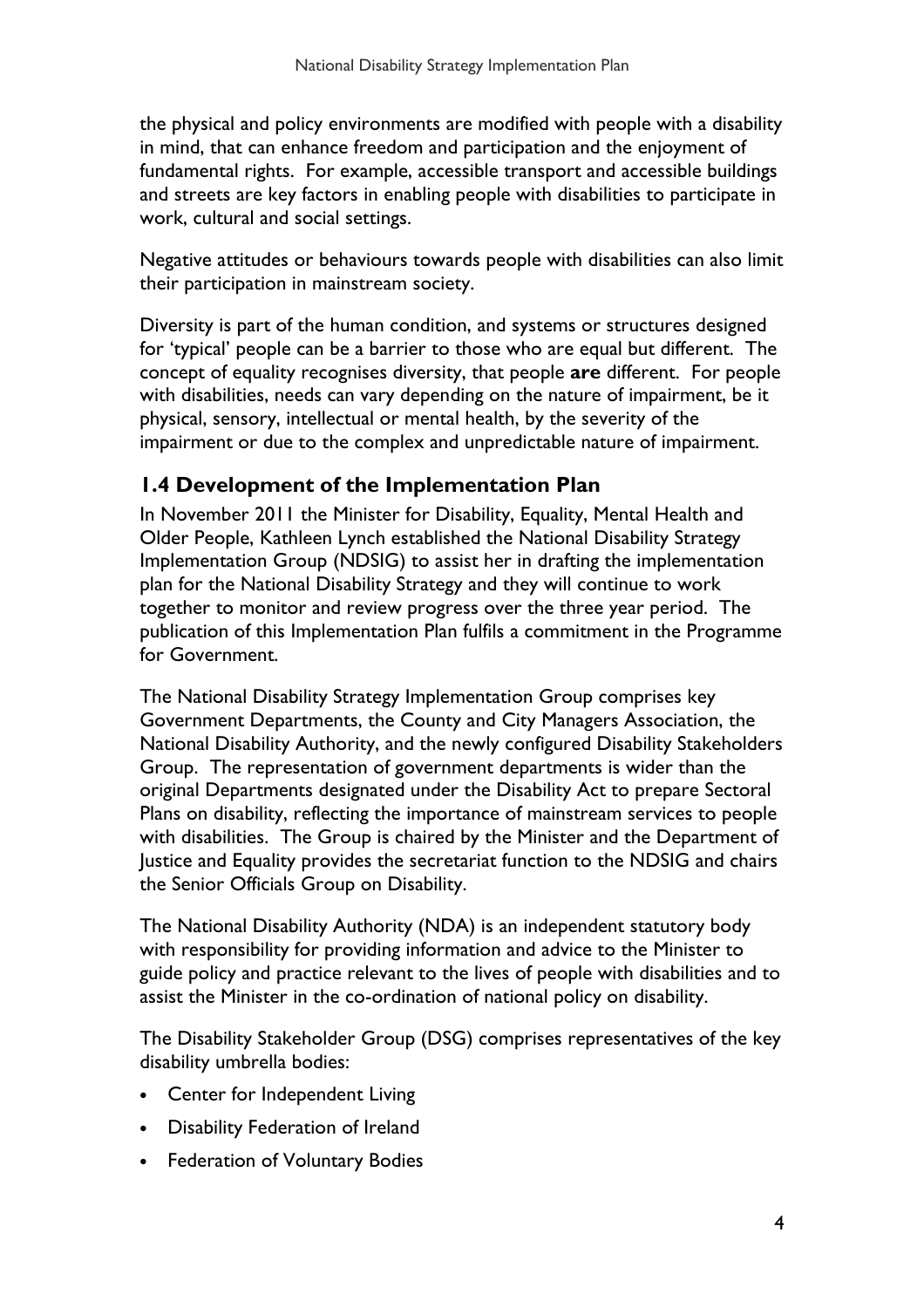- Inclusion Ireland
- Mental Health Reform
- National Service Users Executive
- Not for Profit Business Association

along with individuals with lived experience of disability, and an independent Chairperson.

Following development of this Plan by senior officials, in collaboration with the Disability Stakeholder Group through the NDSIG, this plan was submitted to Government on 23 July 2013 and is published following Government decision of that date.

#### 1.5 The voice of people with disabilities

At the request of the Minister, the National Disability Authority convened a forum, entitled Your Voice Your Choice, held on  $19<sup>th</sup>$  June 2012, to facilitate people with disabilities to have their say about issues that matter most to them in living with a disability. This was to ensure that the perspective of people with disabilities would inform the development of the implementation plan for the National Disability Strategy. Together with online input from invitees who could not physically attend, about 250 people participated, and the report from the Forum has been published by the National Disability Authority, and was circulated to the government departments involved in preparing the Implementation Plan.

The voice of people with disabilities continues to be heard through those stakeholder groups represented on the NDSIG together with the voice of those on the NDSIG who were appointed by the Minister due to their lived experience with disability. These members are well placed to convey to the Minister the needs of those people with disabilities whom they represent. In addition, the consultative committees in government departments include representatives of the disability sector and bring a wealth of experience and knowledge to assist the implementation of actions in this Plan.

The NDA also held a round table discussion with the Irish Deaf Society, DeafHear and others to facilitate those who are deaf or hard of hearing to have their say on issues which matter to them. Their submissions following on from the round table discussion were submitted to the NDSIG for consideration.

The NDSIG will continue to engage at all levels with people with disabilities.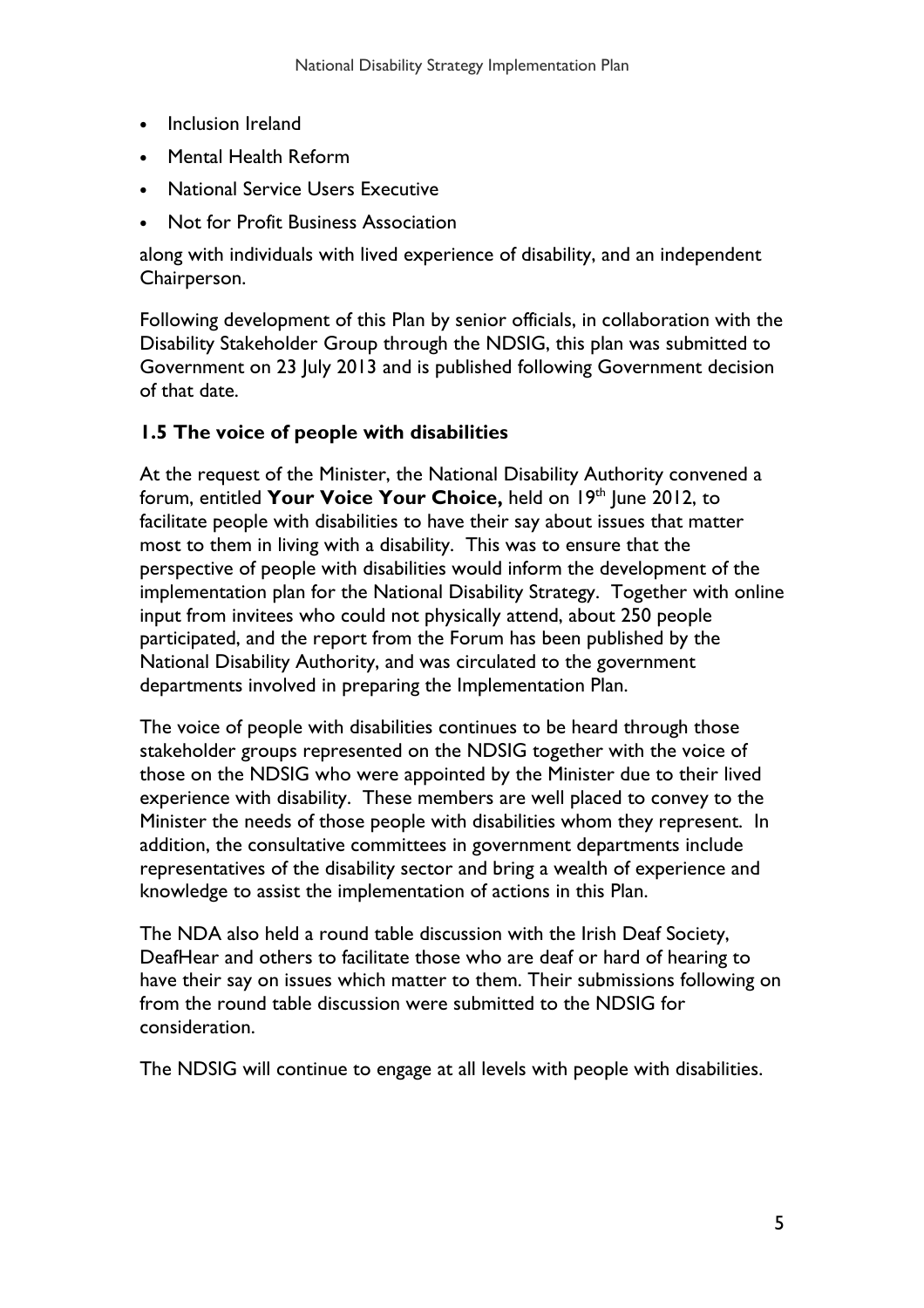# Chapter 2 – Key Goals and Objectives

The National Disability Strategy Implementation Plan has as its aim the promotion of an inclusive Irish society where people with disabilities can reach their full potential and participate in the every day life of the community.

In identifying this aim the Implementation Plan recognises that:

- disability is an issue for all ages;
- the impact that demographic changes will have on specialist and mainstream services; and
- new policy directions, aimed at supporting people with disabilities to live in the community, will have an impact on public services delivery across government departments.

Four High Level Goals were agreed by the National Disability Strategy Implementation Group under the following themes:

- Equal citizens
- Independence and choice
- Participation
- Maximising potential

The Implementation Plan's High Level Goals are organised around important rights for citizens with disabilities, rather than being arranged around departmental responsibilities. This gives the Implementation Plan an important citizen focus and a framework for ensuring joined up working across departments.

These High Level Goals were further analysed and broken into fifteen Objectives for attaining those goals. The key government departments and state agencies have identified actions within their remit which are achievable over the period 2013-2015 towards achieving these Goals and Objectives. The actions will be delivered within stated timeframes and in line with agreed key performance indicators.

The four High Level Goals are outlined below, each with their respective objectives

## High Level Goal 1: Equal citizens

People with disabilities are free from discrimination. They are treated as equal citizens by their fellow citizens. They are included as equals by public services which welcome and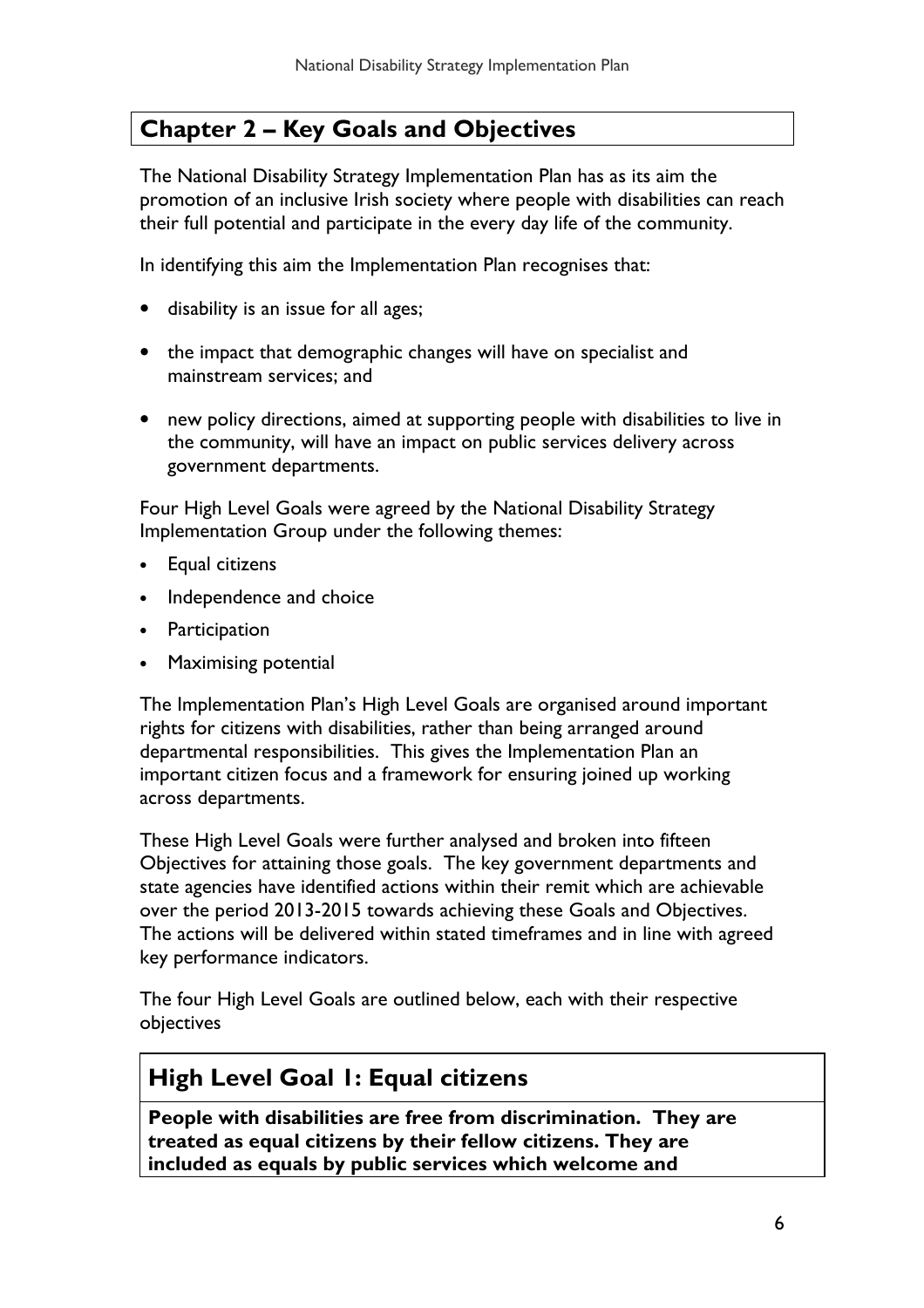#### accommodate diversity.

1(a) People with disabilities enjoy equality before the law

1(b) People with disabilities are treated with equality and respect

1(c) People with disabilities enjoy access to information

1(d) People with disabilities have equal access to public services

# High Level Goal 2: Independence and choice

#### People with disabilities are supported to live the life they choose

2(a) People with disabilities have an adequate income

2(b) People with disabilities get the quality supports and services they need to be independent

2(c) People with disabilities have a say in decisions that affect them

2(d) People with disabilities exercise a choice in how they live their lives

# High Level Goal 3: Participation

#### People with disabilities live ordinary lives in ordinary places, participating in the life of the community.

**3(a)** People with disabilities have access to jobs

3(b) People with disabilities can access the places they want to go

3(c) People with disabilities live and are part of the mainstream community

3(d) People with disabilities can enjoy friendships, relationships and a good social life

3(e) People with disabilities are safe and free from abuse

# High Level Goal 4: Maximise potential

## People with disabilities are enabled to reach their full potential

4(a) People with disabilities are enabled to maximise their physical and mental wellbeing and capacity for independence

4(b) People with disabilities get the education and training that enables them to reach their potential

The four High Level Goals are intimately connected. Taking goals and objectives together it is clear that inter-linkages are key to their effective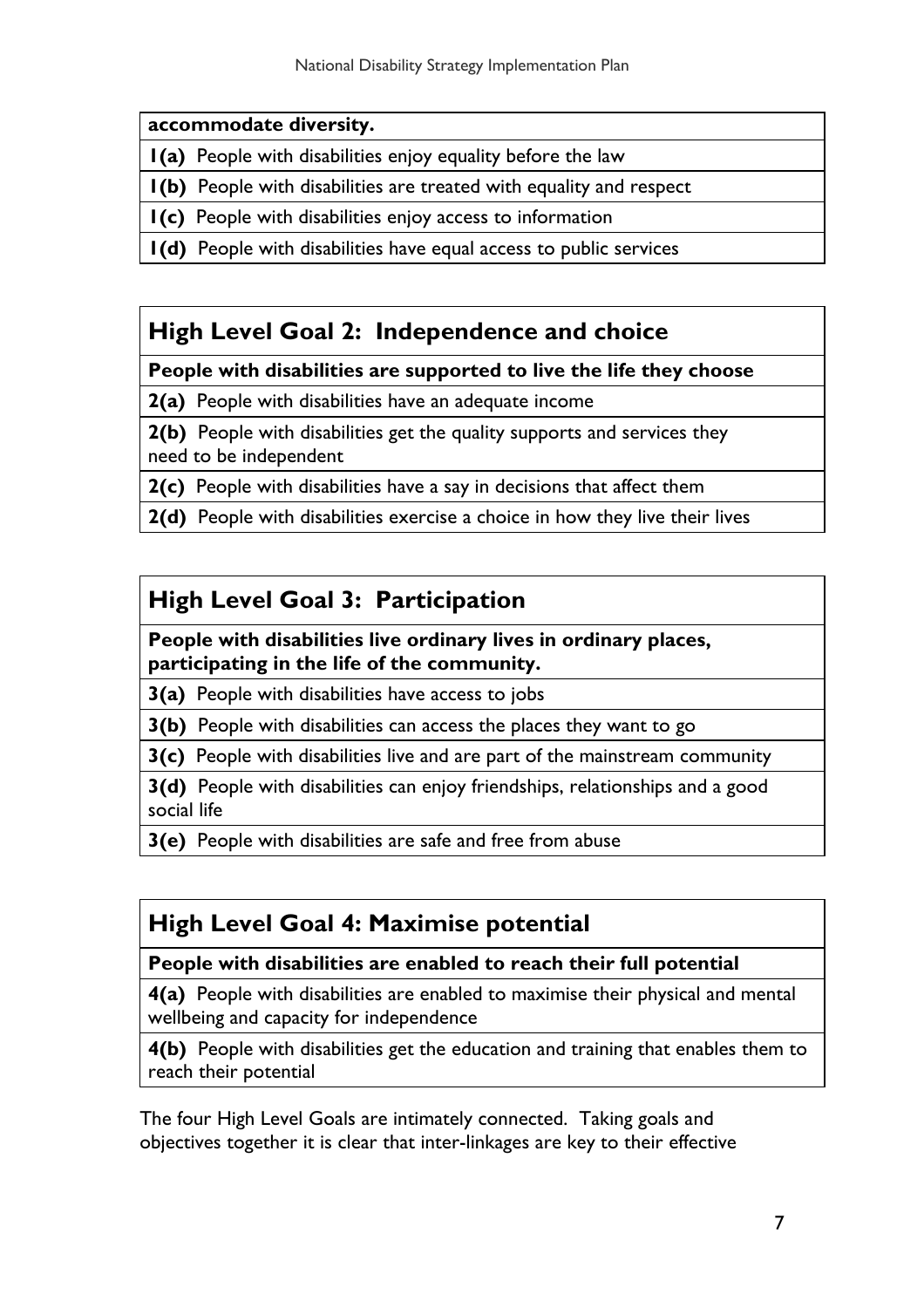delivery. It is therefore essential that government departments work together so that cross-cutting issues can be dealt with efficiently.

To ensure the objectives set out for each department are met, the NDSIG will continue to support the implementation of the Plan and monitor progress over the next 3 years. Further detail on the NDSIG and the monitoring process is outlined in Chapter 4.

## UN Convention on the Rights of Persons with Disabilities

Ireland has signed the UN Convention on the Rights of Persons with Disabilities, and it is the intention of Government to ratify the Convention once relevant legislation to secure compliance with the Convention has been enacted.

Countries which have ratified the Convention are required to have a structured, planned approach towards progressively achieving the social, cultural and economic rights set out in the Convention. The NDS Implementation Plan is designed to provide that planned framework to advance those rights. The Implementation Plan has been drawn up with due consideration to the obligations contained in the various articles of the Convention.

The scope of the Convention is of course wider than this Implementation Plan, and implementation of the Convention will be monitored in line with the provisions set out in its Article 33.

## Architecture of the Implementation Plan

The Implementation Plan sets out key actions under each goal and objective which indicate the government department responsible and the timeframe for delivery. Where an action has a cross sectoral or cross departmental aspect, the lead department and other departments who have shared responsibilities are also identified. In addition, departments will include actions to be delivered via the agencies under their remit where appropriate. For example, many actions under Department of Health will be undertaken by the Health Service Executive (HSE).

The NDSIG will monitor the implementation of the plan using this high-level Implementation Plan and the more detailed action plans, which provide greater detail on the actions to be delivered by each government department, and specific agencies under their aegis. The more detailed action plans will enable monitoring of progress by each department under specific themes or by timelines as appropriate.

Monitoring the Implementation Plan is such as to allow flexibility to include additional actions that may come to the fore in relation to existing issues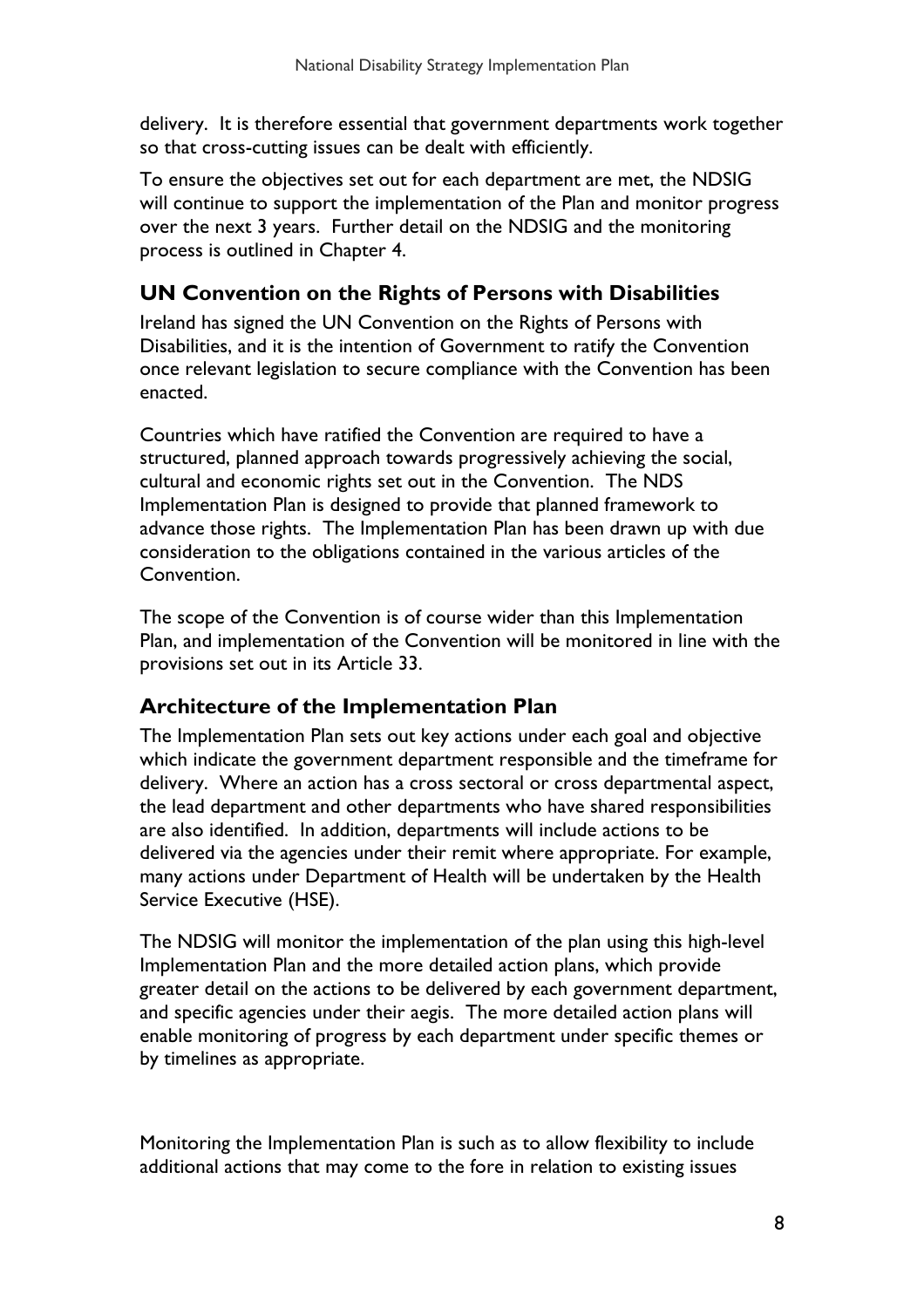already covered by the published Plan. For example there will be an action in the published Plan around the enactment of the Assisted Decision-Making (Capacity) legislation. As time goes on and this legislation is enacted, additional actions will be identified around this issue and will be included in the more detailed monitoring document mentioned above.

However, it is not envisaged that brand new actions not already discussed and agreed during the drafting process will be added into the plan unless via the Implementation Plan structures. If it is agreed by the NDSIG during the monitoring process, that a new action needs to be considered, which due to new circumstances was not apparent during the drafting process, there will be a process to allow for this action to be brought forward.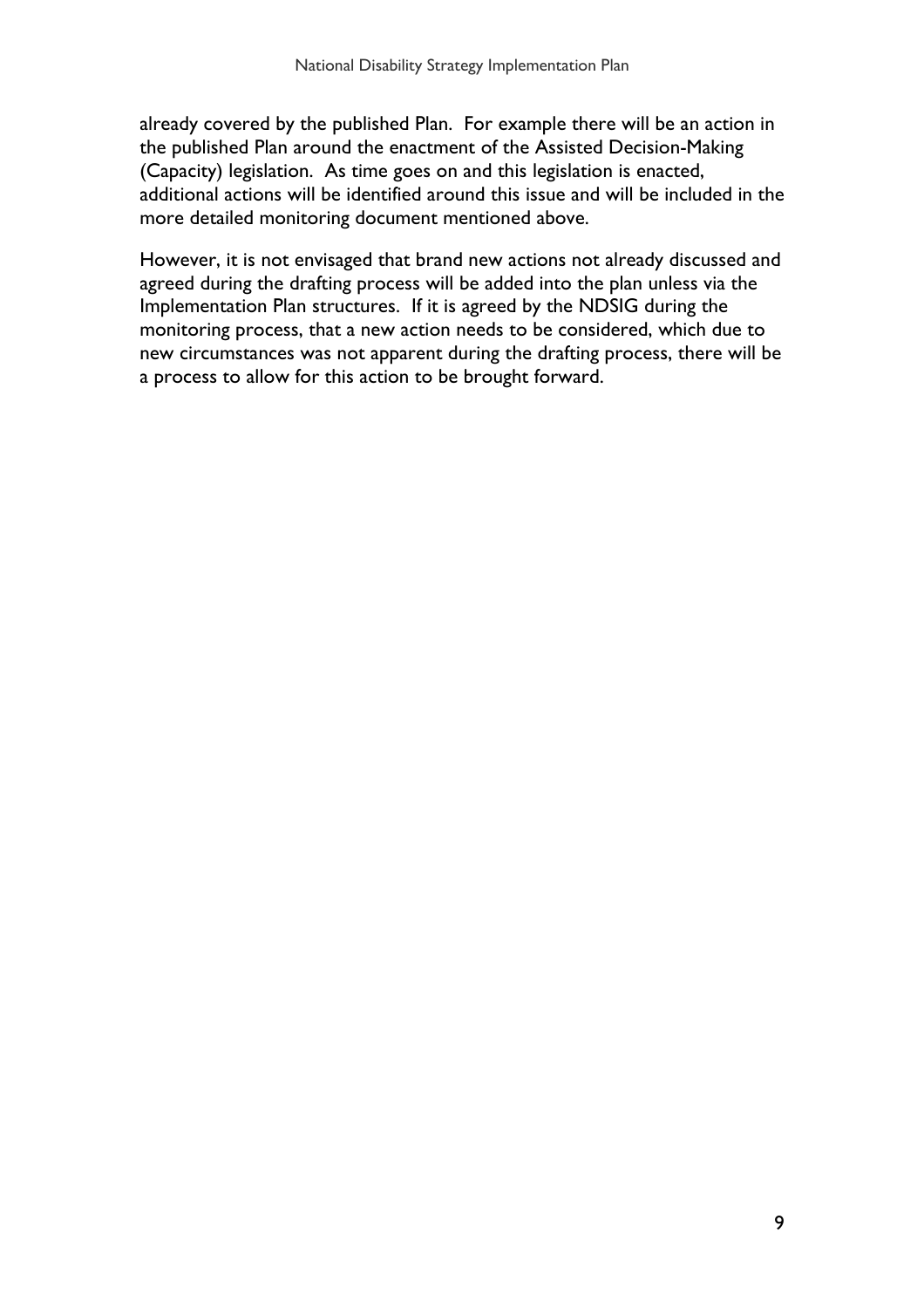## Chapter 3 - Objectives, Actions and Performance Indicators

This Chapter sets out the actions, performance indicators and associated timelines for the Implementation Plan under each of the Objectives.

In particular the Plan provides a framework for delivering key actions:

- delivering on committed actions through joined up working across government departments and agencies;
- ensuring mainstream services are accessible to persons with disabilities;
- enactment and implementation of legislation to support legal capacity for persons with disabilities on the same basis as others;
- recognition and support for the key role of personal advocacy services;
- reorientation of services towards supporting persons with disabilities to live independently in the community;
- provision of greater choice and control which are person centred to individuals with disabilities, particularly by enhancing access to mainstream services; and
- completion of actions which bring about alignment of domestic legislation and meet with obligations set out in the Articles of the UN Convention on the Rights of Persons with Disabilities.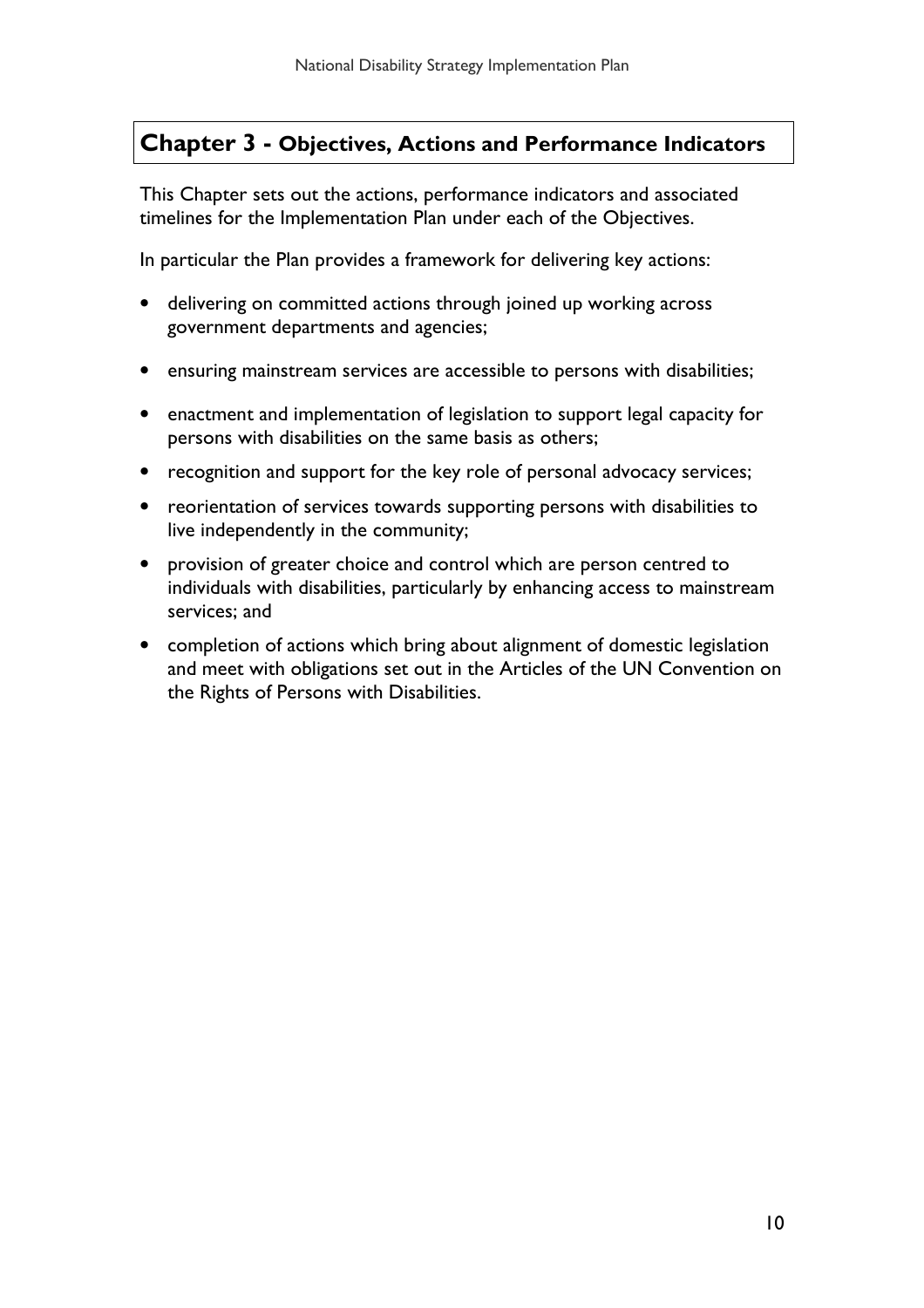## High Level Goal 1: Equal citizens

#### People with disabilities are free from discrimination. They are treated as equal citizens by their fellow citizens. They are included as equals by public services which welcome and accommodate diversity.

This High Level Goal together with its four objectives seeks to focus on achieving equality of citizenship. The National Disability Strategy is built on the foundation of the Equality legislation which bans discrimination in employment, and in the provision of goods and services, on grounds of disability, and which requires that people with disabilities be reasonably accommodated. The Disability Act 2005 is the cornerstone of the Strategy promoting positive action measures to achieve social inclusion, particularly through sectoral plans (i.e. disability action plans) published by government departments.

Key actions to publish and enact legislation providing for persons with disabilities to enjoy legal capacity on the same basis as other citizens and to provide the basis for supported decision making, will give effect to Article 12 of the UN Convention on the Rights of Persons with Disabilities. It will also ensure safeguards against abuse in this regard.

This High Level Goal also seeks to ensure that people with disabilities are treated with dignity and respect, and do not experience negative attitudes or behaviours which would limit their fullest participation in society and in their chosen activities.

It is recognised that access to information is key to ensuring people with disabilities can avail of services, entitlements and make choices in their lives and actions are included in this regard. Commitments by all government departments to ensure people with disabilities can access their services and those of the public bodies under their aegis along with other citizens are also included under this Goal.

 $\mid$  Objective  $\mid$  (a) People with disabilities enjoy equality before the law

| Action                                                                                                | Outcome                                                                                         | Key<br>Performance<br><b>Indicators</b>                                                  | Lead<br>Department                        | <b>Timeline</b>                                                                             |
|-------------------------------------------------------------------------------------------------------|-------------------------------------------------------------------------------------------------|------------------------------------------------------------------------------------------|-------------------------------------------|---------------------------------------------------------------------------------------------|
| Enact legislation which<br>recognises and supports legal<br>capacity of persons with<br>disabilities. | People with<br>disabilities can<br>make decisions<br>in areas that<br>impact on their<br>lives. | Assisted<br>Decision-<br>Making<br>(Capacity) Bill<br>Published.<br><b>Bill Enacted.</b> | Department<br>of Justice and<br>Equality. | Q3 2013<br>Dictated by<br>the Houses<br>of the<br><b>Oireachtas</b><br>approval<br>process. |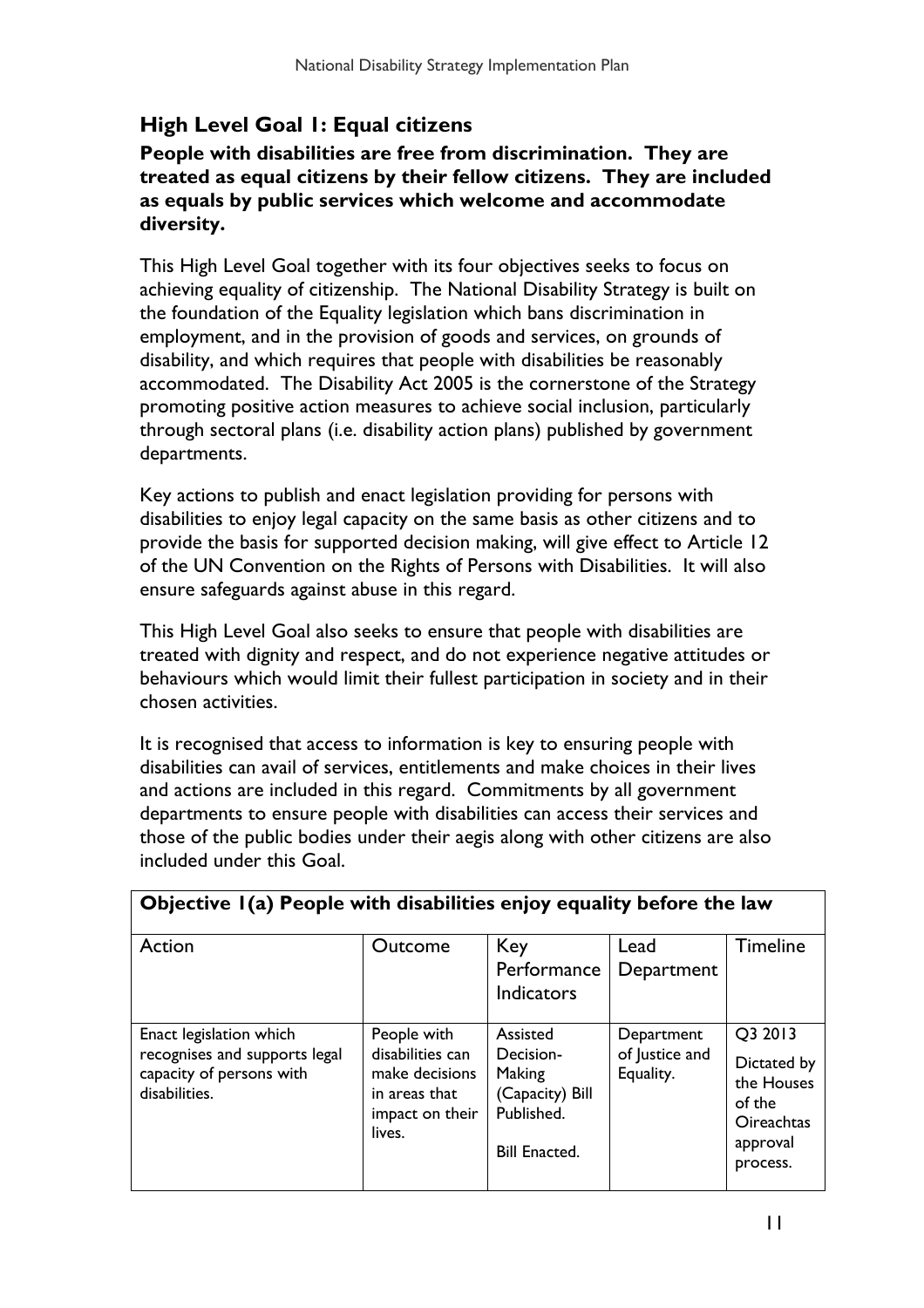| Establish new structures to<br>support recognition of legal<br>capacity of persons with<br>disabilities.                                                                                                                                                                               | People with<br>disabilities can<br>make decisions<br>in areas that<br>impact on their<br>lives.                                 | Office of<br>Public<br>Guardian<br>established.                                                                                                    | Department<br>of Justice and<br>Equality.            | Subject to<br>the<br>enactment<br>of the<br>legislation. |
|----------------------------------------------------------------------------------------------------------------------------------------------------------------------------------------------------------------------------------------------------------------------------------------|---------------------------------------------------------------------------------------------------------------------------------|----------------------------------------------------------------------------------------------------------------------------------------------------|------------------------------------------------------|----------------------------------------------------------|
| To develop guidelines with<br>service providers to ensure<br>effective implementation of<br>the provisions of mental<br>capacity legislation in services<br>for persons with disabilities.                                                                                             | Individuals in<br>services are<br>supported to<br>exercise their<br>legal capacity.                                             | <b>Guidelines</b><br>produced and<br>implemented<br>to ensure<br>individuals in<br>services are<br>supported to<br>exercise their<br>legal rights. | Department<br>of Health and<br>HSE.                  | Subject to<br>the<br>enactment<br>of the<br>legislation. |
| An Expert Group has been<br>established to Review Mental<br>Health Act 2001 and consider<br>its recommendations for<br>reforming and updating the<br>law in relation to admission to,<br>and detention in, approved<br>centres for people with mental<br>health problems.              | Mental health<br>law updated<br>and compliant<br>with the UN<br>Convention on<br>the Rights of<br>Persons with<br>Disabilities. | Report of<br><b>Expert Group</b><br>on the Review<br>of the Mental<br><b>Health Act</b><br>2001.                                                   | Department<br>of Health.                             | Q2 2013                                                  |
| Review of Criminal Law<br>(Insanity) Act.                                                                                                                                                                                                                                              | Criminal law<br>updated and<br>compliant with<br>the UN<br>Convention on<br>the Rights of<br>Persons with<br>Disabilities.      | <b>Review</b><br>completed.                                                                                                                        | Department<br>of Justice and<br>Equality.            | Ongoing.                                                 |
| The National Disability<br>Authority will engage in<br>discussions with key personnel<br>in the justice system with a<br>view to identifying practical<br>steps that can be taken to<br>improve the accessibility of the<br>system and its procedures for<br>people with disabilities. | <b>Actions</b><br>identified to<br>improve<br>accessibility to<br>the justice<br>system for<br>people with<br>disabilities.     | Meetings with<br>officials held.                                                                                                                   | Department<br>of Justice and<br>Equality and<br>NDA. | $Q2 - Q4$<br>2013                                        |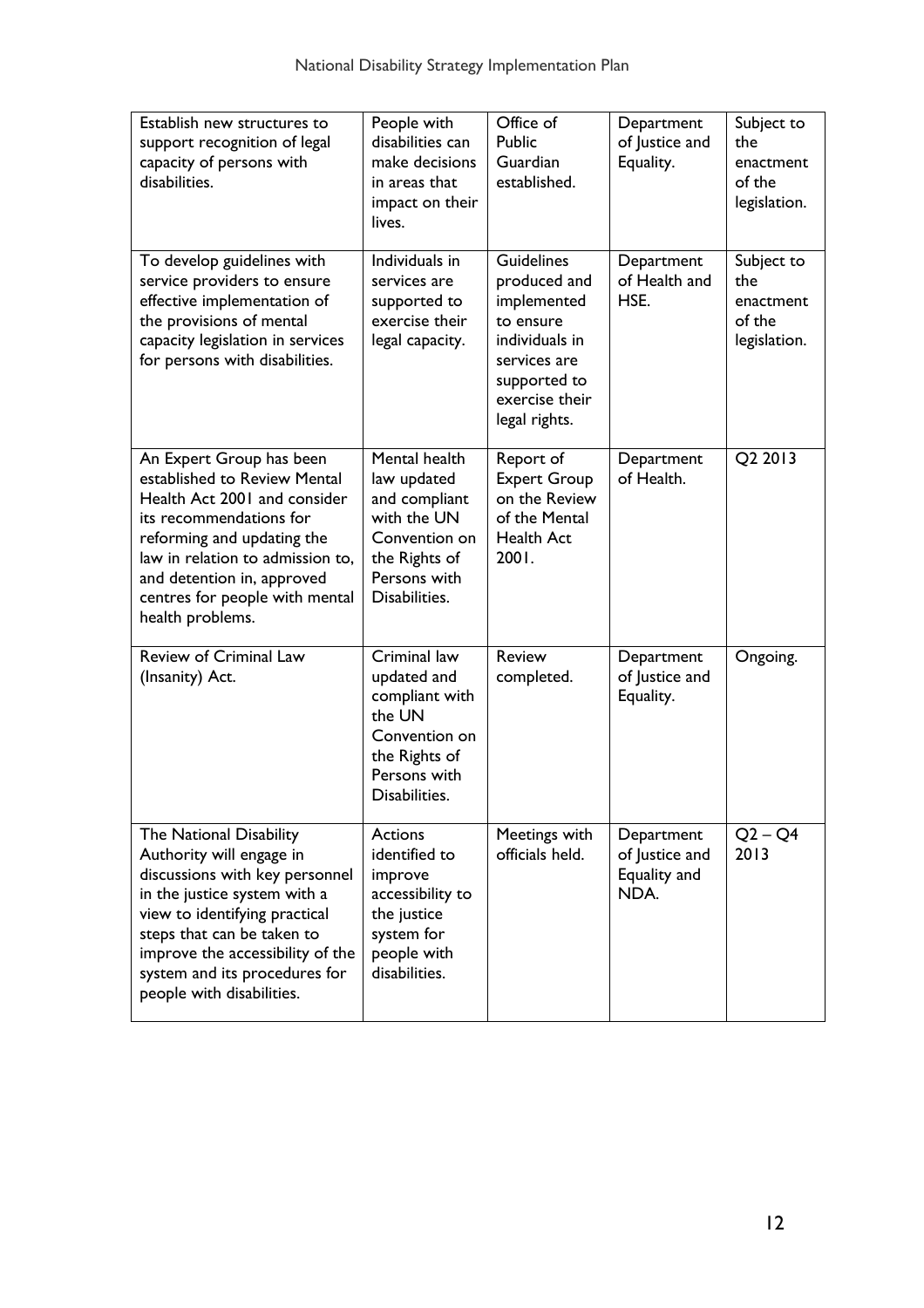| Objective I(b) People with disabilities are treated with dignity and |  |
|----------------------------------------------------------------------|--|
| respect                                                              |  |

| Action                                                                                                                                                                      | Outcome                                                                                                                                              | Key<br>Performance Department<br><b>Indicators</b>                                                                                                                                                            | Lead                                                                        | <b>Timeline</b>                             |
|-----------------------------------------------------------------------------------------------------------------------------------------------------------------------------|------------------------------------------------------------------------------------------------------------------------------------------------------|---------------------------------------------------------------------------------------------------------------------------------------------------------------------------------------------------------------|-----------------------------------------------------------------------------|---------------------------------------------|
| Ensure delivery of disability<br>and mental health awareness<br>training to staff, particularly<br>frontline staff, including<br>through NDA e-learning<br>training module. | Customer<br>services are<br>better tailored<br>to needs of<br>customers with<br>disabilities.                                                        | Planned<br>programme<br>for Training<br>in place and<br>delivered to<br>key<br>personnel.<br>Awareness<br>enhanced and<br>visible.                                                                            | All government<br>departments<br>and public<br>bodies under<br>their aegis. | Over the<br>life of the<br>Plan.            |
| Ensure customer care charters<br>address the needs of persons<br>with disabilities.                                                                                         | Customer<br>services better<br>tailored to the<br>needs of<br>customers with<br>disabilities.<br>Customer<br>satisfaction<br>level improved.         | Customer<br>charters<br>reviewed and<br>updated.                                                                                                                                                              | All government<br>departments<br>and public<br>bodies under<br>their aegis. | Over the<br>life of the<br>Plan.            |
| Ensure appropriate public<br>complaints procedure is in<br>place for dealing with<br>complaints under the Disability<br>Act and right of appeal to the<br>Ombudsman.        | <b>Effective</b><br>complaints<br>procedures to<br>resolve issues<br>of inaccessible<br>public services<br>and to inform<br>service<br>improvements. | Complaints<br>process<br>promoted as<br>appropriate<br>on public<br>sector<br>websites and<br>relevant staff<br>is in place to<br>support<br>those with<br>disabilities<br>who wish to<br>make<br>complaints. | All government<br>departments<br>and public<br>bodies under<br>their aegis. | Ongoing<br>over the<br>life of the<br>Plan. |
| Ensure effective application of<br><b>Disability Impact Assessment</b><br>in developing proposals for<br>policy and legislation.                                            | Enhanced<br>inclusion of<br>disability focus<br>in mainstream<br>policy and                                                                          | <b>Disability</b><br>Impact<br>Assessment<br>applied to<br>substantive<br>memoranda                                                                                                                           | All<br>departments.                                                         | Ongoing<br>for<br>substantive<br>Memoranda. |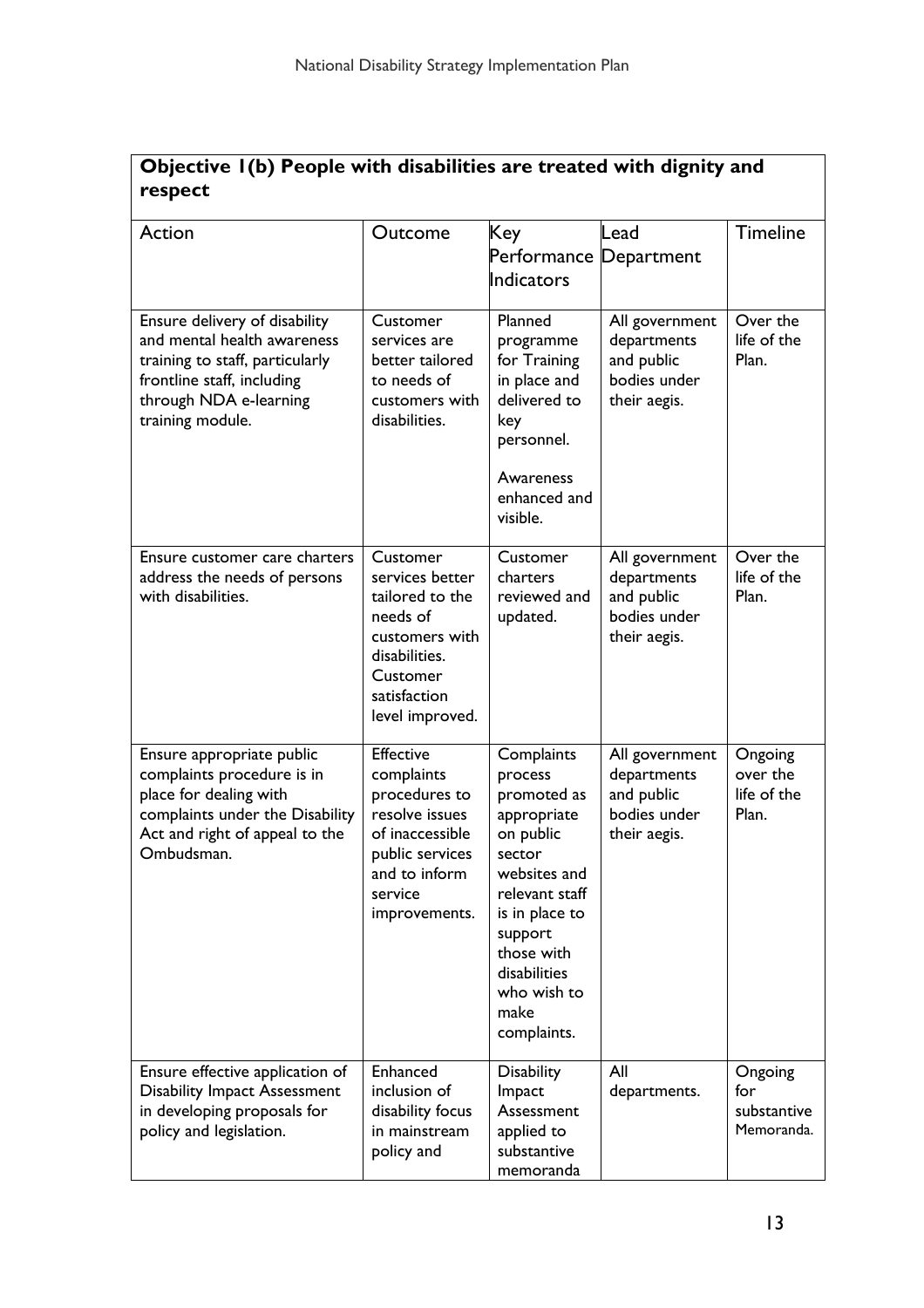|                                                                                                                                                                                                      | programmes.                                                              | submitted to<br>Government<br>through use<br>of guidelines<br>and<br>arrangements<br>in place to<br>review<br>ongoing. |                                                                                                                                           |          |
|------------------------------------------------------------------------------------------------------------------------------------------------------------------------------------------------------|--------------------------------------------------------------------------|------------------------------------------------------------------------------------------------------------------------|-------------------------------------------------------------------------------------------------------------------------------------------|----------|
| Ensure as far as possible that<br>appropriate disability<br>awareness training is provided<br>by public transport operators<br>to their staff and management.                                        | Easier for<br>people with<br>disabilities to<br>use public<br>transport. | Organisation<br>s adopt a<br>planned<br>approach to<br>training.                                                       | Department of<br>Transport,<br>Tourism and<br>Sport.                                                                                      | Ongoing. |
| <b>Commission for Energy</b><br>Regulation (CER) is in the<br>process of establishing a<br>dedicated consumer<br>management service which will<br>include special services<br>required by customers. | Customer<br>Care Team is<br>established.                                 | Review of<br>the way in<br>which<br>Regulators<br>are offering<br>services to<br>clients with<br>disabilities.         | Department of<br>Communicatio<br>ns, Energy and<br>Natural<br>Resources and<br>the<br>Commission<br>for Energy<br>Regulation<br>$(CER)$ . | Ongoing. |
| Develop and support<br>initiatives to promote positive<br>attitudes to disability.                                                                                                                   | Level of<br>positive<br>attitudes<br>enhanced.                           | <b>Effective</b><br>initiatives<br>identified and<br>promoted for<br>wider<br>implementatio<br>n.                      | All<br>departments<br>and public<br>bodies.                                                                                               | 2015.    |

| Objective I(c) People with disabilities enjoy access to information |                                                                                                         |                                                                |                                                                  |                 |
|---------------------------------------------------------------------|---------------------------------------------------------------------------------------------------------|----------------------------------------------------------------|------------------------------------------------------------------|-----------------|
| Action                                                              | <b>Outcome</b>                                                                                          | Key<br>Performance<br><b>Indicators</b>                        | Lead<br>Department                                               | <b>Timeline</b> |
| Ensure websites are accessible<br>to people with disabilities.      | People with<br>disabilities<br>enjoy equal<br>access to public<br>sector<br>information via<br>the web. | <b>Websites</b><br>reviewed and<br>action taken to<br>improve. | All<br>departments<br>and public<br>bodies under<br>their aegis. | Ongoing.        |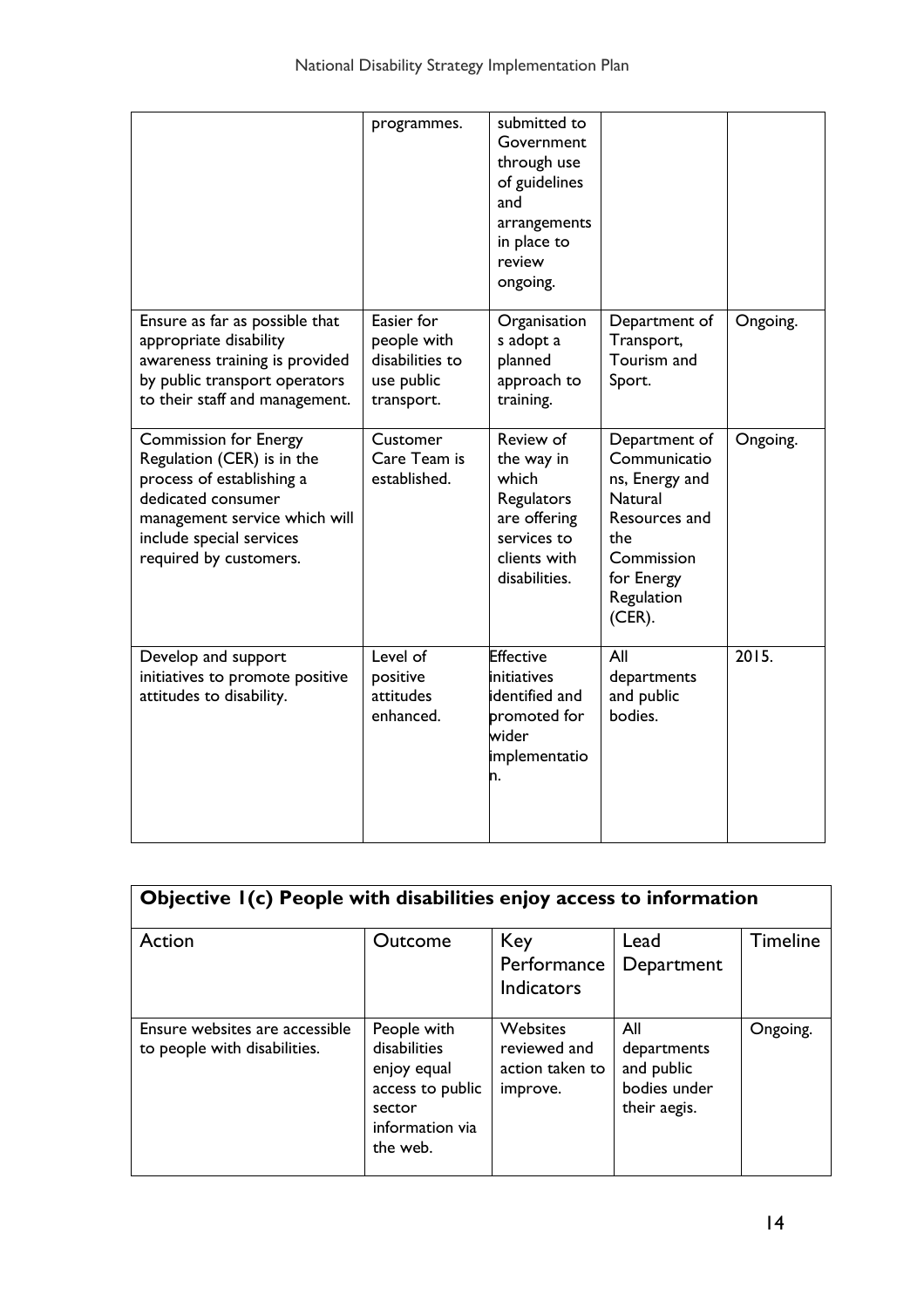| Ensure procedures in place so<br>that information published is<br>available in alternative formats<br>where appropriate or on<br>request.                                                                                                                                                                                                    | People with<br>disabilities<br>enjoy equal<br>access to public<br>sector written<br>information.                               | Procedures in<br>place and staff<br>aware of same<br>in line with<br><b>National</b><br><b>Disability</b><br>Authority<br>guidelines.                                                                                                                                                                                   | All<br>departments<br>and public<br>bodies under<br>their aegis. | Ongoing. |
|----------------------------------------------------------------------------------------------------------------------------------------------------------------------------------------------------------------------------------------------------------------------------------------------------------------------------------------------|--------------------------------------------------------------------------------------------------------------------------------|-------------------------------------------------------------------------------------------------------------------------------------------------------------------------------------------------------------------------------------------------------------------------------------------------------------------------|------------------------------------------------------------------|----------|
| Any new signage and<br>interpretive displays in<br>National Parks and Wildlife<br>Services visitor sites will<br>contain appropriate<br>enhancements for those with<br>visual, auditory, intellectual and<br>mobility impairments and<br>information on same will be<br>promoted through National<br>Parks and Wildlife Services<br>website. | Accessibility for<br>all visitors.                                                                                             | Tender<br>requirements<br>for works will<br>include<br>specifications<br>on<br>accessibility.<br><b>The National</b><br>Parks and<br>Wildlife<br>Services will<br>clearly display<br>details of<br>accessible sites<br>with details of<br>services<br>provided<br>locally at the<br>sites on the<br>NPWS.ie<br>website. | Department of<br>Arts, Heritage<br>and the<br>Gaeltacht.         | Ongoing  |
| Replace with larger print the<br>explanatory signage for<br>exhibits at heritage centres,<br>museums and for paintings in<br>art galleries, where possible.                                                                                                                                                                                  | Information is<br>more easily<br>accessible for<br>those with sight<br>impairments.                                            | Number of<br>sites with<br>larger print<br>signage.                                                                                                                                                                                                                                                                     | Department of<br>Arts, Heritage<br>and the<br>Gaeltacht.         | Ongoing. |
| Deliver (and support the<br>delivery of) a quality,<br>comprehensive and up-to-date<br>information service on social<br>welfare supports for<br>customers with disabilities<br>including on-line and through<br>SMS and ensure all forms and<br>leaflets are accessible to<br>people with different levels of<br>literacy ability.           | Enhanced<br>access to<br>information on<br>social welfare<br>services and<br>entitlements<br>for persons<br>with disabilities. | Planned<br>programme<br>for<br>information<br>service<br>improvement<br>delivered and<br>a 'Plain English'<br>policy in place<br>along with<br>arrangements<br>to review<br>ongoing.                                                                                                                                    | Department of<br>Social<br>Protection.                           | Ongoing. |
| Support the provision of Sign<br>Language Interpretation                                                                                                                                                                                                                                                                                     | Increased levels<br>of service for<br>the deaf or                                                                              | Increased<br>provision of<br>access to sign-                                                                                                                                                                                                                                                                            | Department of<br>Social                                          | Ongoing. |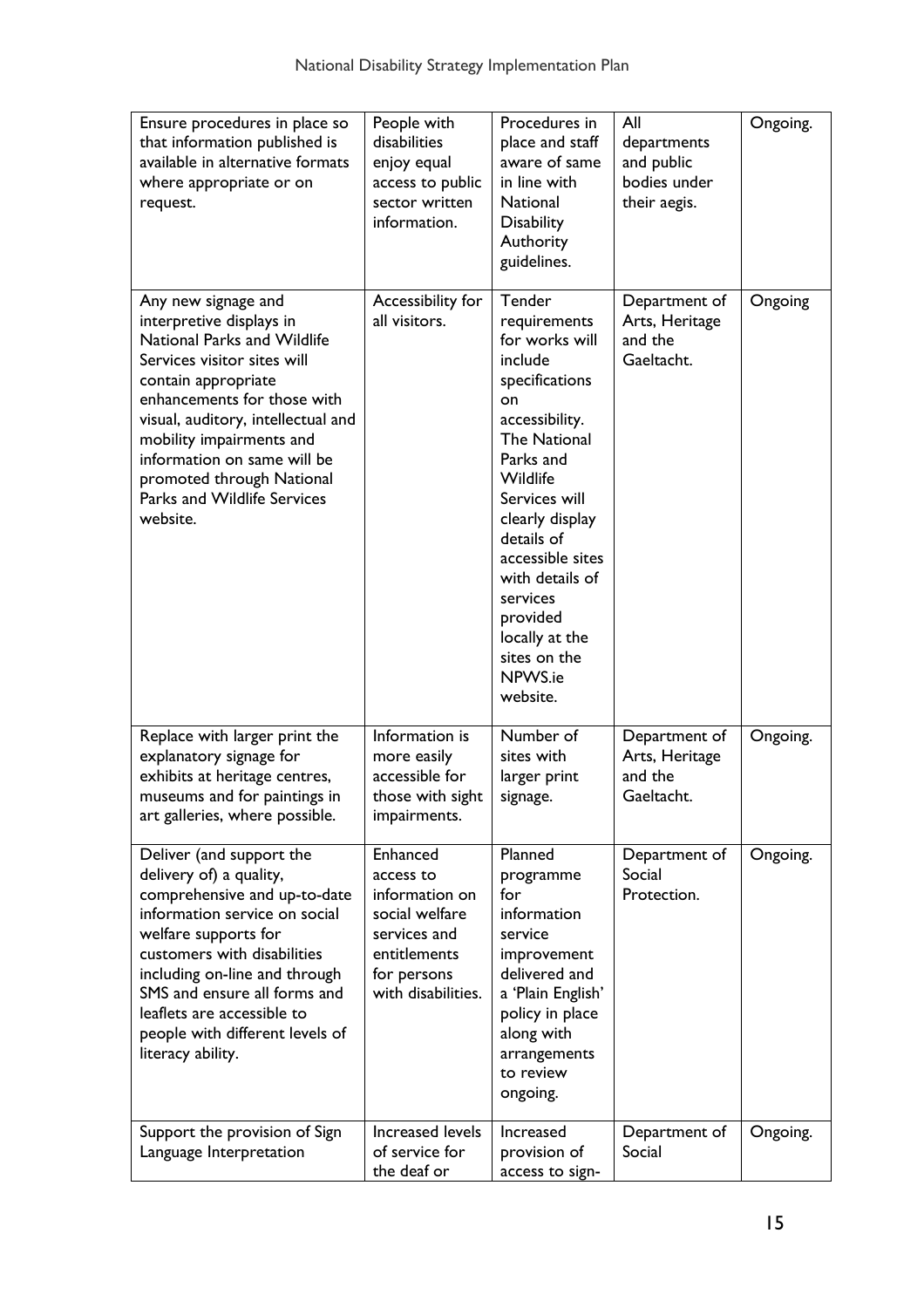| Services.<br>(The Department will also<br>pilot a remote access<br>interpretation service in an<br>agreed Department of Social<br>Protection office).                                                                                                                                                                                                                                                                                                                   | hard of hearing.                                                                                                       | language<br>interpreting<br>services in<br>Department of<br>Social<br>Protection<br>offices.                                                                               | Protection.                                                                                                                                                    |           |
|-------------------------------------------------------------------------------------------------------------------------------------------------------------------------------------------------------------------------------------------------------------------------------------------------------------------------------------------------------------------------------------------------------------------------------------------------------------------------|------------------------------------------------------------------------------------------------------------------------|----------------------------------------------------------------------------------------------------------------------------------------------------------------------------|----------------------------------------------------------------------------------------------------------------------------------------------------------------|-----------|
| British Irish Council webpage<br>for Ireland live at<br>http://www.dttas.<br>ie/AccessibleTravel/Home/html<br>to provide easier access to<br>travel information for people<br>with mobility difficulties.                                                                                                                                                                                                                                                               | People with<br><b>Disabilities</b><br>enjoy equal<br>access to public<br>sector<br>information.                        | <b>Site links</b><br>checked<br>periodically to<br>ensure that<br>they are<br>functioning<br>properly.                                                                     | Department of<br>Transport,<br>Tourism and<br>Sport initially.<br>National<br>Transport<br>Authority<br>(NTA)<br>thereafter.                                   | 2013/2014 |
| Transport for Ireland website<br>designed and operating to<br>accessibility standards<br>providing one-stop-shop for<br>travelling and commuting<br>information.                                                                                                                                                                                                                                                                                                        | People with<br><b>Disabilities</b><br>enjoy equal<br>access to public<br>sector<br>information.                        | Transport for<br>Ireland<br>website<br>checked<br>periodically to<br>ensure that it<br>is functioning<br>properly.                                                         | Department of<br>Transport,<br>Tourism and<br>Sport<br>National<br>Transport<br>Authority.                                                                     | 2013/2014 |
| Tourism businesses (with the<br>exception of the<br>accommodation sector)<br>updating their entries on Fáilte<br>Ireland's Tourism Content<br>System will be asked to specify<br>whether or not they have<br>access for those with impaired<br>mobility to their business.<br>These businesses will then be<br>highlighted on a dedicated<br>webpage, similar to Able<br>awards page. Responsibility<br>for correct information lies<br>with tourism business directly. | People with<br>disabilities<br>enjoy access to<br>information on<br>tourism<br>facilities that<br>meet their<br>needs. | All new<br>tourism<br>businesses<br>published on<br>the web will<br>provide details<br>on whether or<br>not they have<br>access for<br>those with<br>impaired<br>mobility. | Department of<br>Transport,<br>Tourism and<br>Sport<br>Fáilte Ireland<br>Tourism<br>businesses<br>(with the<br>exception of<br>the<br>accommodation<br>sector) | Ongoing.  |
| Fáilte Ireland will publish on<br>their website all<br>accommodation with an ABLE<br>Tourism award.                                                                                                                                                                                                                                                                                                                                                                     | People with<br>disabilities<br>enjoy access to<br>information on<br>accommodation<br>that meets<br>their needs.        | New premises<br>published on<br>web as they<br>achieve the<br>award.                                                                                                       | Department of<br>Transport,<br>Tourism and<br>Sport.<br>Fáilte Ireland                                                                                         | Ongoing.  |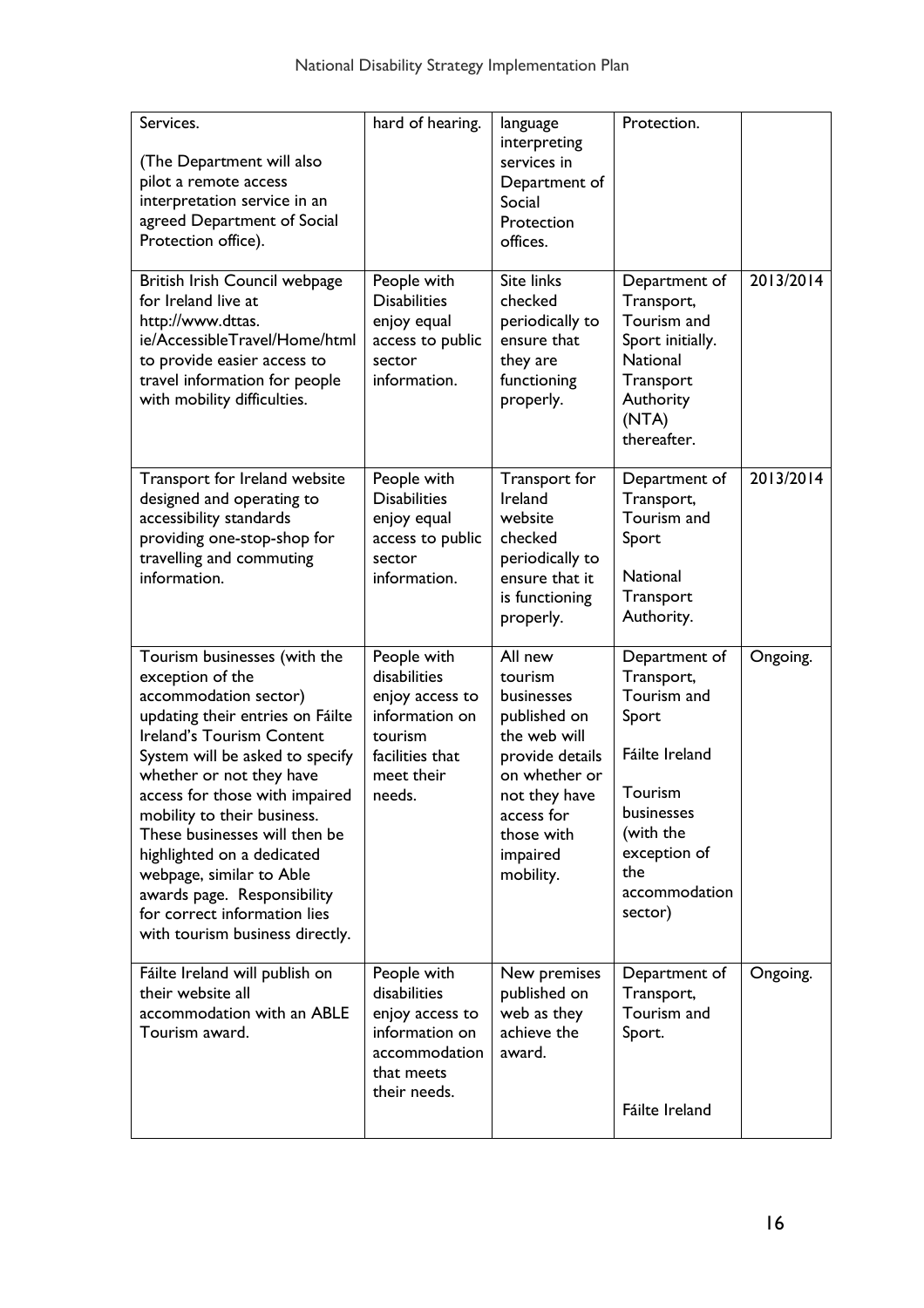| Objective I(d) People with disabilities have equal access to public<br>services                                                                              |                                                                                                                   |                                                                                                                                                                                                               |                                                                                                                          |                 |
|--------------------------------------------------------------------------------------------------------------------------------------------------------------|-------------------------------------------------------------------------------------------------------------------|---------------------------------------------------------------------------------------------------------------------------------------------------------------------------------------------------------------|--------------------------------------------------------------------------------------------------------------------------|-----------------|
| Action                                                                                                                                                       | Outcome                                                                                                           | Key<br>Performance<br><b>Indicators</b>                                                                                                                                                                       | Lead<br>Department                                                                                                       | <b>Timeline</b> |
| Ensure all corporate plans<br>include focus on ensuring<br>accessibility of services and<br>programmes throughout the<br>body concerned                      | Advisory and<br>assistive<br>services for<br>People with<br>Disabilities are<br>in place in local<br>authorities. | Annual<br>corporate plans<br>include specific<br>focus on<br>disability to<br>cover all areas<br>of policy and<br>practice and<br>evident in<br>national and<br>local policies,<br>programmes<br>and services | All<br>government<br>departments<br>and public<br>bodies under<br>their aegis.                                           | Ongoing.        |
| Include Accessibility as an<br>objective throughout all new<br>Local Authority development<br>plans, in line with National<br>Disability Authority guidance. | <b>New</b><br>developments<br>designed from<br>outset to be<br>accessible to<br>people with<br>disabilities.      | Accessibility<br>mainstreamed<br>across Local<br>Authority<br>activities /<br>functions.                                                                                                                      | Local<br>Authorities.                                                                                                    | Ongoing.        |
| <b>Ensure all Public Procurement</b><br>incorporates accessibility<br>criteria as appropriate.                                                               | People with<br>disabilities<br>benefit from<br>improved<br>accessible<br>services.                                | Accessibility is<br>mainstreamed.                                                                                                                                                                             | All<br>government<br>departments<br>and public<br>bodies under<br>their aegis.<br>Office of<br>Government<br>Procurement | Ongoing.        |
| Ensure that roll-out of new<br>local authority initiatives<br>delivered in most customer<br>friendly approach, eg:<br>FixMyStreet.                           | Optimum<br>service delivery<br>model ensuring<br>accessibility for<br>all customers.                              | <b>Services</b><br>developed to<br>allow<br>accessibility.                                                                                                                                                    | Department<br>of the<br>Environment,<br>Community<br>and Local<br>Government.                                            | Ongoing.        |

People with disabilities have improved access to public buildings.

Action plan for audit and works required All

government departments and public bodies under

Implementation

in place.

Improving accessibility and ensure effective maintenance of accessibility of public buildings and facilities.

Ongoing.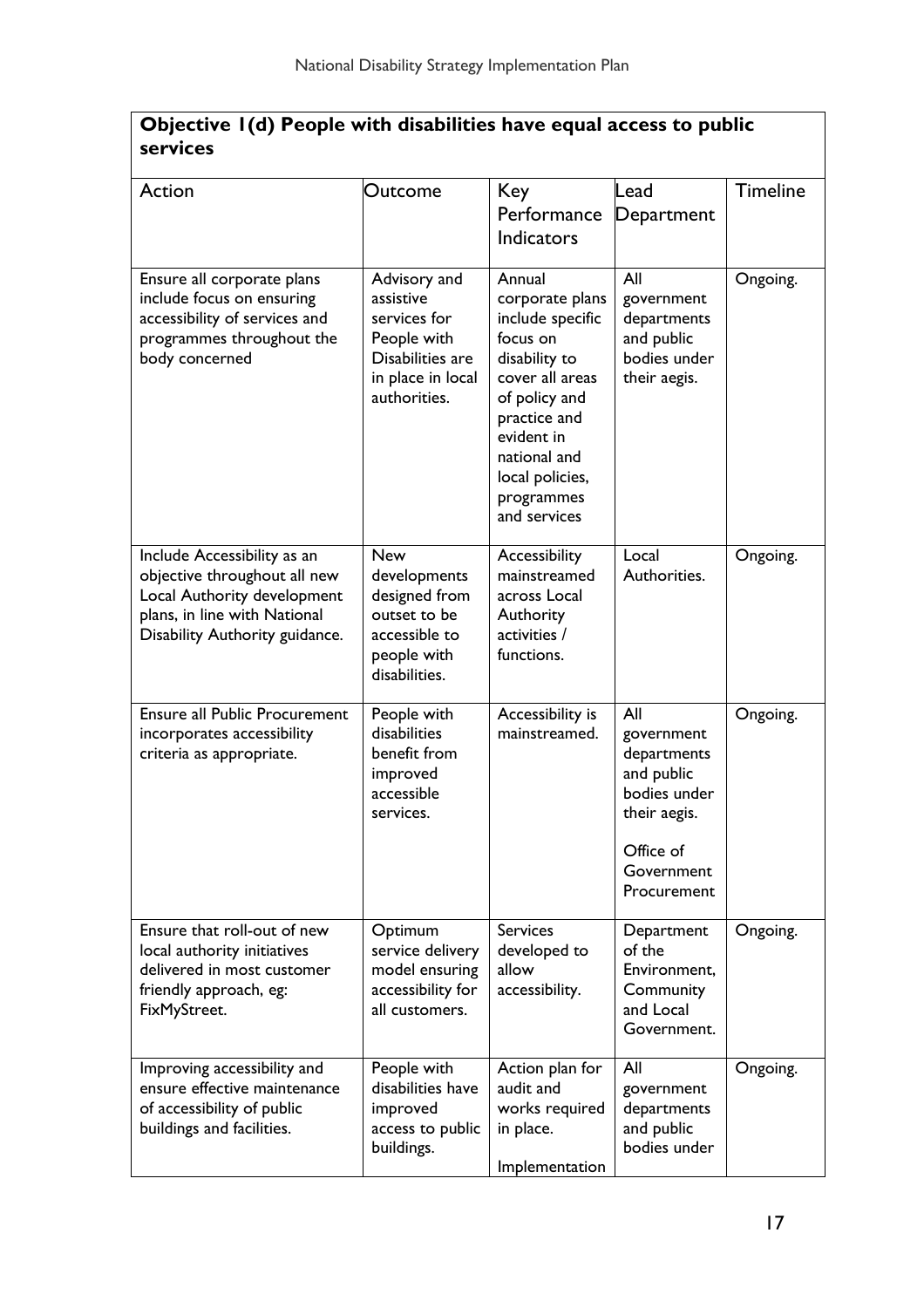|                                                                                                                                                                                                                                                                                               |                                                                                                                                                   | of action plans<br>in co-operation<br>with relevant<br>authorities e.g.<br>Office of Public<br>Works.                                                                                                                                                                                                                                                                                                                                                                                                                                        | their aegis.                                                                                 |                                                        |
|-----------------------------------------------------------------------------------------------------------------------------------------------------------------------------------------------------------------------------------------------------------------------------------------------|---------------------------------------------------------------------------------------------------------------------------------------------------|----------------------------------------------------------------------------------------------------------------------------------------------------------------------------------------------------------------------------------------------------------------------------------------------------------------------------------------------------------------------------------------------------------------------------------------------------------------------------------------------------------------------------------------------|----------------------------------------------------------------------------------------------|--------------------------------------------------------|
| Provide advice and assistance<br>to the Office of Public Works<br>in promoting improved access<br>for people with disabilities at<br>national monuments sites in<br>the ownership or guardianship<br>of the Minister, having regard<br>to the conservation<br>requirements of relevant sites. | Improved<br>access to<br>heritage sites.                                                                                                          | New 'Places to<br>Visit' section<br>on website<br>archaeology.ie<br>which will<br>provide pre-<br>visit<br>information<br>including<br>information in<br>relation to<br>accessibility at<br>a number of<br>national<br>monuments in<br>state<br>ownership. A<br>policy<br>document on<br>interpretation<br>and<br>presentation is<br>currently being<br>developed and<br>will take<br>account of<br>access issues.<br>Office of Public<br>Works work is<br>underway to<br>provide<br>wheelchair<br>access to part<br>of the Hill of<br>Tara. | Department<br>of Arts,<br>Heritage and<br>the Gaeltacht<br>(& Office of<br>Public<br>Works). | Ongoing.                                               |
| Ensure where possible that<br><b>National Parks and Wildlife</b><br>Services visitor sites (visitor<br>centres, trails, national parks<br>and nature reserves) are<br>accessible to members of the<br>public with visual, hearing,<br>intellectual and mobility<br>impairments.               | Visitors will be<br>able to navigate<br><b>National Parks</b><br>and Wildlife<br>Services visitor<br>sites with ease<br>and maximum<br>enjoyment. | Newly<br>developed<br>boardwalks<br>where possible<br>will be<br>accessible for<br>wheelchairs<br>and motorised<br>vehicles. Trail<br>details will be                                                                                                                                                                                                                                                                                                                                                                                        | Department<br>of Arts,<br>Heritage and<br>the<br>Gaeltacht.                                  | Ongoing<br>over the<br>lifetime of<br>the<br>Strategy. |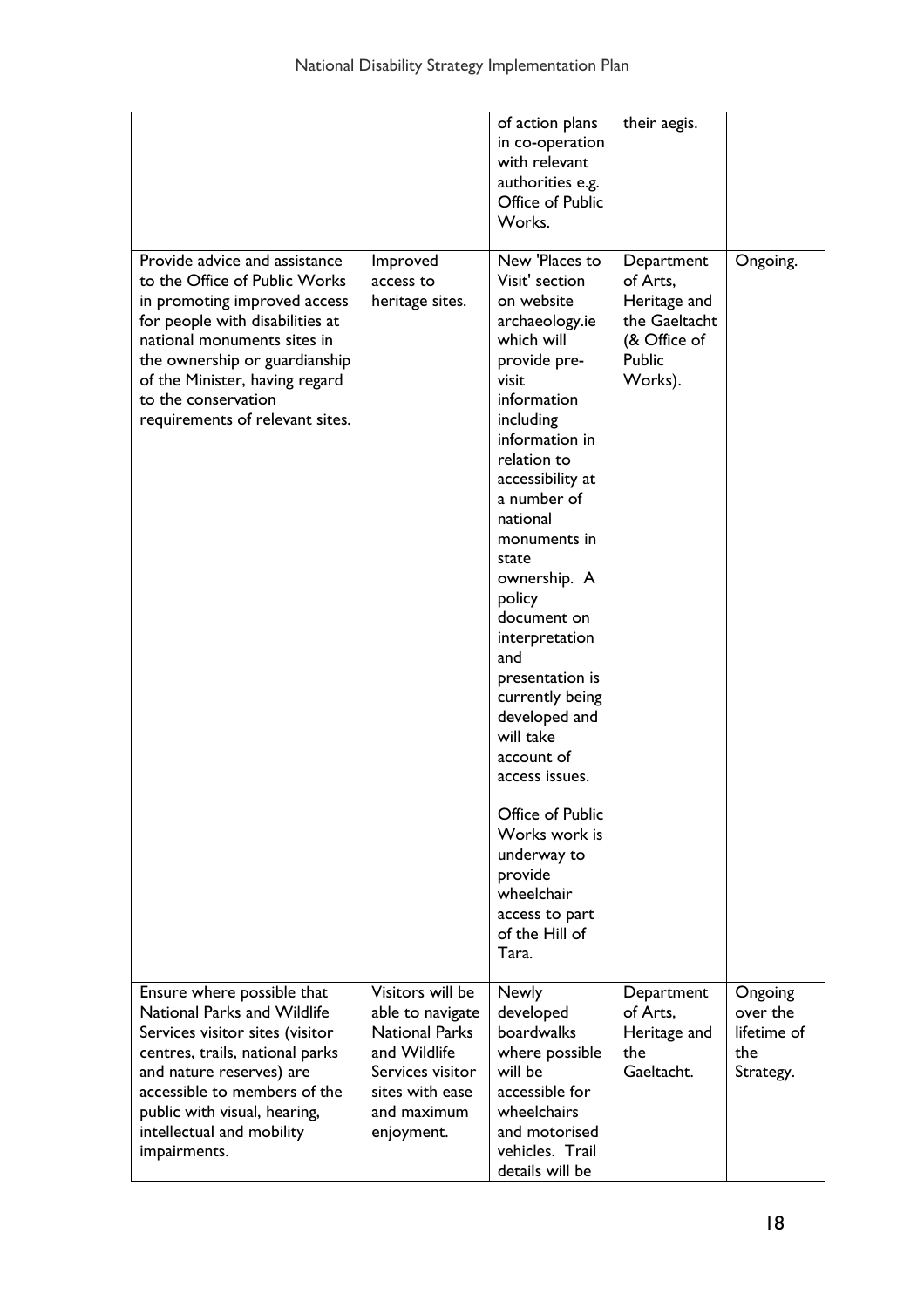|                                                                                                                                                                                              |                                                                            | clearly<br>displayed on<br>the NPWS.ie<br>website and at<br>the start of the<br>route where<br>appropriate for<br>visitors with<br>disabilities.<br>Support<br>services such<br>as car parking,<br>sanitary<br>facilities, access<br>routes and<br>design<br>structures will<br>be specially<br>adapted. |                                                                                                                                      |           |
|----------------------------------------------------------------------------------------------------------------------------------------------------------------------------------------------|----------------------------------------------------------------------------|----------------------------------------------------------------------------------------------------------------------------------------------------------------------------------------------------------------------------------------------------------------------------------------------------------|--------------------------------------------------------------------------------------------------------------------------------------|-----------|
| Promote and monitor an<br>increase in level of sub-titling<br>of programmes on national<br>and local TV channels in line<br>with the targets as per<br>Broadcasting Authority of<br>Ireland. | People with<br>disabilities<br>enjoy better<br>access to TV<br>programmes. | Continue to<br>move to target<br>date of end<br>2015.                                                                                                                                                                                                                                                    | Department<br>of<br>Communicati<br>ons, Energy<br>and Natural<br>Resources<br>and<br><b>Broadcasting</b><br>Authority of<br>Ireland. | End 2015. |
| Roll out Emergency Call<br>Answering Service for persons<br>with hearing impairments.                                                                                                        | Enhanced<br>access to<br>supports in<br>emergencies.                       | <b>Call Answering</b><br>pilot phase<br>concluded -<br>making<br>arrangements<br>for SMS for use<br>of people with<br>disabilities on a<br>permanent<br>basis.                                                                                                                                           | Department<br>of<br>Communicati<br>ons, Energy<br>and Natural<br>Resources.                                                          | Ongoing.  |
| Promote accessibility of Sub<br>Post Offices.                                                                                                                                                | Enhanced<br>access to<br>services by<br>persons with<br>disabilities.      | Policy<br>established<br>requiring new<br>owner/contract<br>or of sub-post<br>to ensure it is<br>accessible.                                                                                                                                                                                             | Department<br>of<br>Communicati<br>ons, Energy<br>and Natural<br><b>Resources</b><br>and An Post.                                    | Ongoing.  |
| Co-ordinate Sign Language<br>Interpreting Service pilot<br>project across government                                                                                                         | Greater access<br>to sign language                                         | Remote<br>interpretation<br>access                                                                                                                                                                                                                                                                       | Department<br>of Justice and                                                                                                         | Ongoing.  |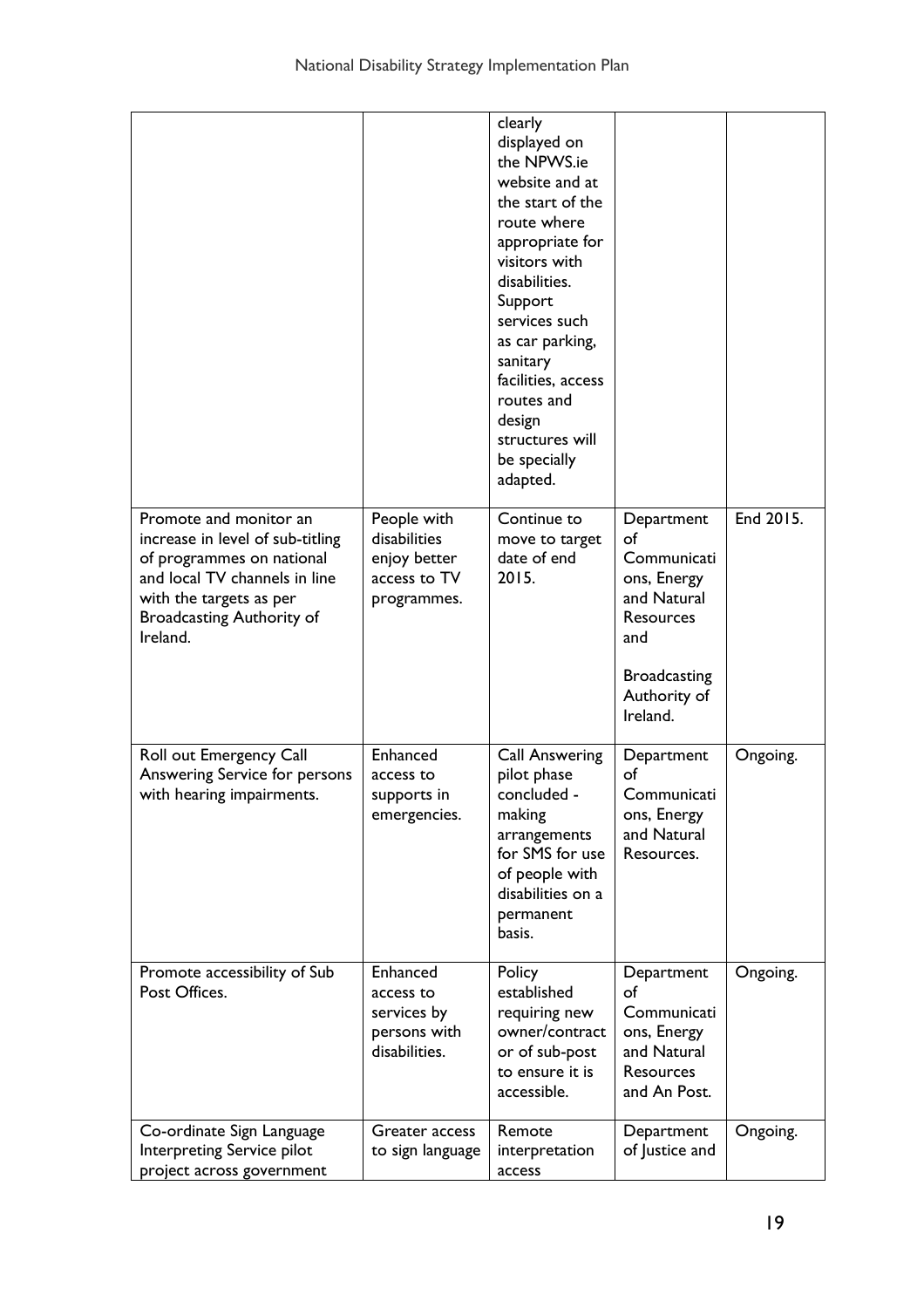| interpretation.<br>departments. | established<br>through PC or<br>laptop in<br>relevant<br>departments. | Equality. |  |
|---------------------------------|-----------------------------------------------------------------------|-----------|--|
|---------------------------------|-----------------------------------------------------------------------|-----------|--|

## High Level Goal 2: Independence and choice

People with disabilities are supported to live the life they choose

This High level Goal and its objectives seek to ensure the person with a disability can have choice and control in how they live their lives, including where and with whom they live. It is about everyday life in the community and supporting independent living.

Many of the actions arise from reviews of key service programmes undertaken in recent years including the Value for Money and Policy Review in relation to disability services funded through the health sector and the reviews of congregated settings and adult day services undertaken by the HSE.

| Objective 2(a) People with disabilities have an adequate income                                                                                                                       |                                                                                                                                       |                                                                                                                                                                                                                               |                                        |                 |  |
|---------------------------------------------------------------------------------------------------------------------------------------------------------------------------------------|---------------------------------------------------------------------------------------------------------------------------------------|-------------------------------------------------------------------------------------------------------------------------------------------------------------------------------------------------------------------------------|----------------------------------------|-----------------|--|
| Action                                                                                                                                                                                | Outcome                                                                                                                               | Key<br>Performance<br><b>Indicators</b>                                                                                                                                                                                       | Lead<br>Department                     | <b>Timeline</b> |  |
| Continue to develop specific<br>social welfare schemes to<br>effectively support persons<br>with disabilities, including into<br>employment (being informed<br>by published reports). | People with<br>disabilities have<br>an adequate<br>income and are<br>facilitated, to<br>extent possible,<br>to take up<br>employment. | List/Schedule of<br>demand-led<br>schemes<br>developed and<br>implemented as<br>appropriate, for<br>e.g., Partial<br>Capacity Benefit<br><b>Scheme</b><br>supports<br>persons to<br>work part-time<br>and retain<br>benefits. | Department<br>of Social<br>Protection. | Ongoing.        |  |
| Ensure supports for rental<br>accommodation are<br>streamlined and easy to access<br>by people with disabilities.                                                                     | People with<br>disabilities<br>qualified for<br>rental support<br>can access with<br>ease.                                            | Supports<br>located in the<br>new Rental<br>Accommodation<br>Scheme<br>enhancing co-<br>ordinated<br>approach to<br>supporting<br>individuals with                                                                            | Department<br>of Social<br>Protection. | Ongoing.        |  |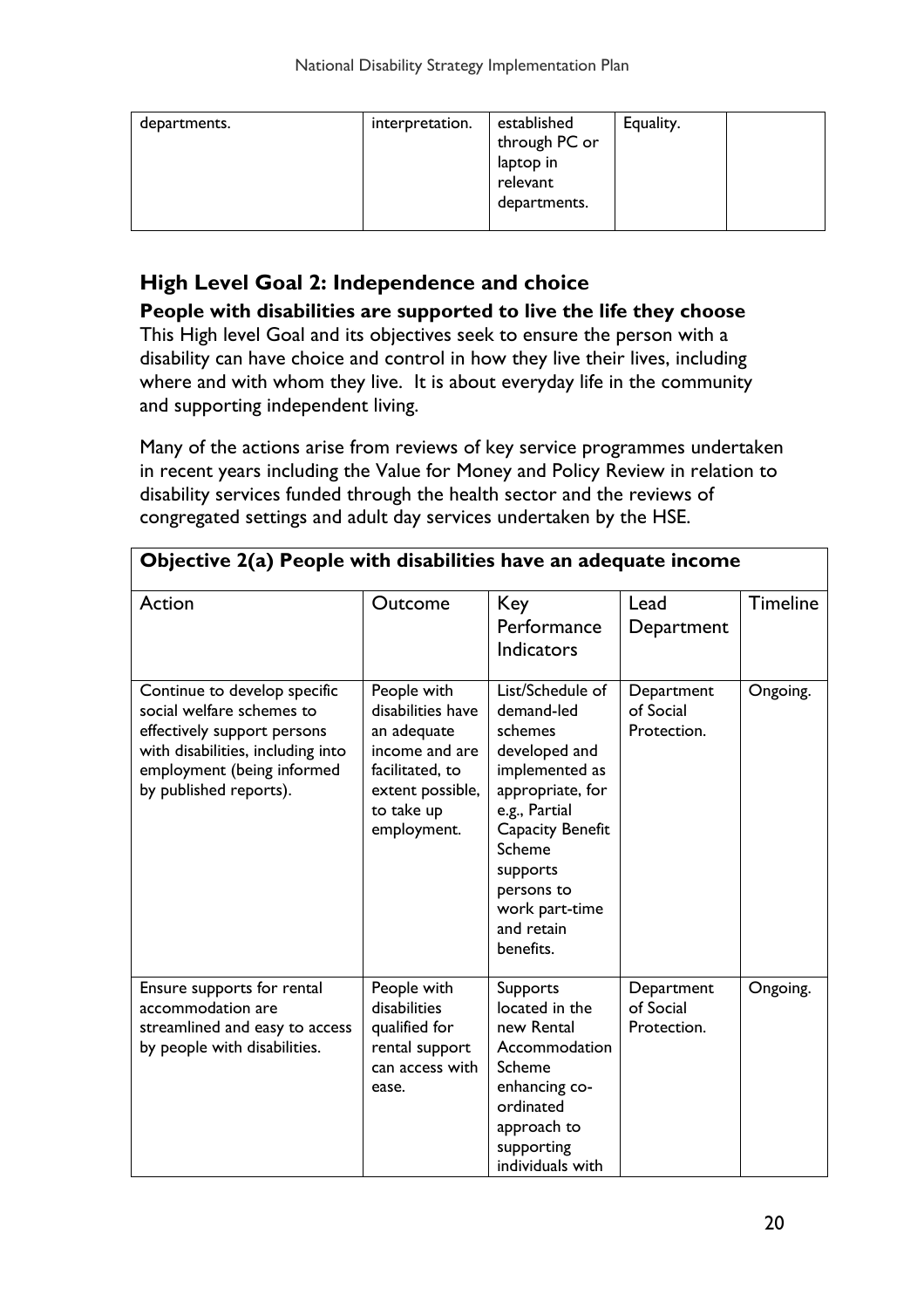|                                                                                                                                                                                                                                                                                                                           |                                                                                                         | disabilities in<br>accessing<br>housing.                                                                                                                                                |                                                                                |                 |  |  |
|---------------------------------------------------------------------------------------------------------------------------------------------------------------------------------------------------------------------------------------------------------------------------------------------------------------------------|---------------------------------------------------------------------------------------------------------|-----------------------------------------------------------------------------------------------------------------------------------------------------------------------------------------|--------------------------------------------------------------------------------|-----------------|--|--|
| Objective 2(b) People with disabilities get the quality supports and<br>services they need to be independent                                                                                                                                                                                                              |                                                                                                         |                                                                                                                                                                                         |                                                                                |                 |  |  |
| Action                                                                                                                                                                                                                                                                                                                    | Outcome                                                                                                 | Key<br>Performance<br><b>Indicators</b>                                                                                                                                                 | Lead<br>Department                                                             | <b>Timeline</b> |  |  |
| Support the provision of<br>advocacy services for persons<br>with disabilities and mental<br>health difficulties.                                                                                                                                                                                                         | People with<br>disabilities<br>supported to<br>access services<br>and supports.                         | Community<br>and Voluntary<br>Sector<br>Advocacy<br>Programmes<br>overseen by<br><b>Citizens</b><br>Information<br>Board.                                                               | Department<br>of Social<br>Protection<br>and Citizens<br>Information<br>Board. | Ongoing.        |  |  |
| Ensure persons with<br>disabilities receive supports<br>and services needed to access<br>housing.                                                                                                                                                                                                                         | People with<br>disabilities<br>living in places<br>of their<br>choosing as<br>part of the<br>community. | Monitoring of<br>the<br>implementation<br>of Housing<br>Strategy.                                                                                                                       | Department<br>of the<br>Environment,<br>Community<br>and Local<br>Government.  | Ongoing.        |  |  |
| Oversee effective<br>implementation by HSE and<br>stakeholders of new<br>strategies/Programmes on:<br>move from congregated<br>settings to live in<br>community;                                                                                                                                                          | People with<br>disabilities<br>supported to<br>live lives of<br>their choosing<br>in the<br>community.  | (a) Value For<br>Money<br>Implementation<br>framework<br>Plan published.                                                                                                                | Department<br>of Health and<br>the HSE.                                        | Q2 2013         |  |  |
| new models of support to<br>$\bullet$<br>replace traditional adult<br>day services;<br>supports for children with<br>autism;<br>new models of respite<br>٠<br>support;<br>reconfiguration of services<br>$\bullet$<br>for children with<br>disabilities aged 0 - 18<br>years;<br>clinical programmes in<br>mental health. | Progressive<br>closure of<br>residential<br>institutions.                                               | (b) Oversight<br>by the<br>Department of<br>Health of the<br><b>HSE's National</b><br>Consultative<br>Forum's<br>monitoring of<br>the<br>implementation<br>of Disability<br>Programmes. |                                                                                | Ongoing         |  |  |
|                                                                                                                                                                                                                                                                                                                           |                                                                                                         |                                                                                                                                                                                         |                                                                                |                 |  |  |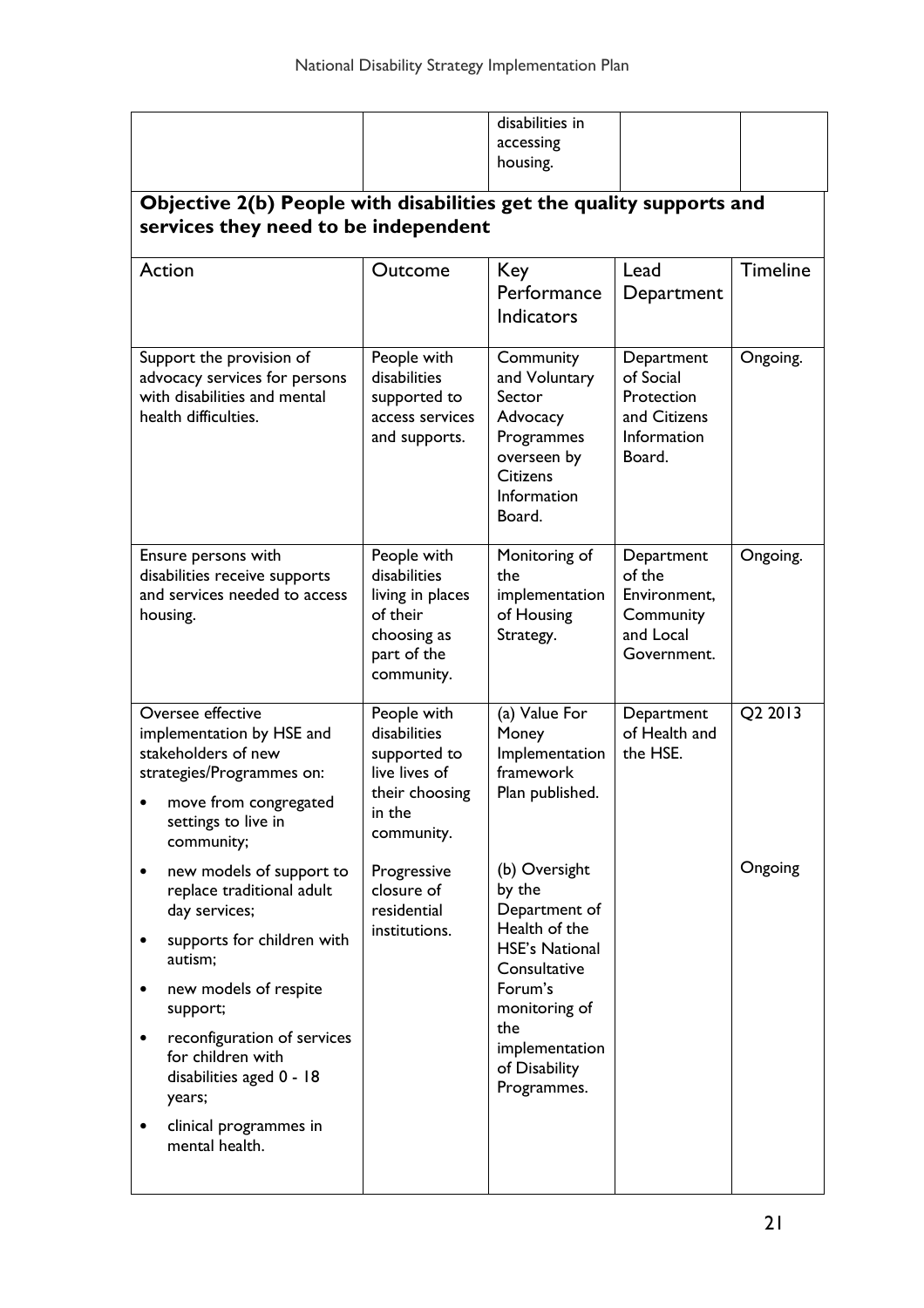| See Objective 4(b),<br>Department of Education and<br><b>Skills</b>                                                                           |                                                                                              |                                                                                          |                                                                               |                                                                                            |
|-----------------------------------------------------------------------------------------------------------------------------------------------|----------------------------------------------------------------------------------------------|------------------------------------------------------------------------------------------|-------------------------------------------------------------------------------|--------------------------------------------------------------------------------------------|
| Objective 2(c) People with disabilities have an a say in the decisions<br>that affect them                                                    |                                                                                              |                                                                                          |                                                                               |                                                                                            |
| Action                                                                                                                                        | Outcome                                                                                      | Key<br>Performance<br><b>Indicators</b>                                                  | Lead<br>Department                                                            | <b>Timeline</b>                                                                            |
| Work to enhance access to<br>voting by persons who are<br>blind and have intellectual<br>disabilities.                                        | Persons with<br>visual or<br>intellectual<br>impairments<br>can access<br>voting.            | Arrangements<br>for voting<br>reviewed and<br>improvements<br>implemented.               | Department<br>of the<br>Environment,<br>Community<br>and Local<br>Government. | Ongoing.                                                                                   |
| Departmental consultative<br>mechanism and Customer<br>Fora designed to ensure<br>effective input through<br>representative members.          | Perspective of<br>persons with<br>disabilities<br>impacts on<br>policy and<br>services.      | Mechanisms in<br>place.                                                                  | All<br>departments.                                                           | Ongoing.                                                                                   |
| Ensure input of disability<br>perspective on service user<br>groups in place.                                                                 | Perspective of<br>persons with<br>disabilities<br>impacts on<br>policy and<br>services.      | Structured<br>arrangements<br>in place to<br>consult with<br>stakeholders.               | All<br>departments.                                                           | Ongoing.                                                                                   |
| New standards for HSE<br>supported (Day Services) to<br>ensure people with disabilities<br>have an opportunity to have a<br>say.              | Perspective of<br>persons with<br>disabilities<br>impacts on<br>policy and<br>services.      | Development,<br>adoption and<br>implementation<br>of standards.                          | HSE and<br>HIQA.                                                              | Ongoing.                                                                                   |
| Enact legislation which<br>recognises and supports legal<br>capacity of persons with<br>disabilities.                                         | People with<br>disabilities can<br>make decisions<br>in areas that<br>impact their<br>lives. | Assisted<br>Decision-<br>Making<br>(Capacity) Bill<br>Published.<br><b>Bill Enacted.</b> | Department<br>of Justice and<br>Equality.                                     | Q3 2013<br>Dictated by<br>the Houses<br>of the<br><b>Oireachtas</b><br>approval<br>process |
| Children with disabilities will<br>continue to be included in<br>participation/<br>consultation work carried out<br>by Department of Children | Children with<br>disabilities<br>have an input<br>to policy.                                 | Appropriate<br>percentage of<br>children with<br>disabilities<br>included in             | Department<br>of Children<br>and Youth<br>Affairs.                            | Ongoing.                                                                                   |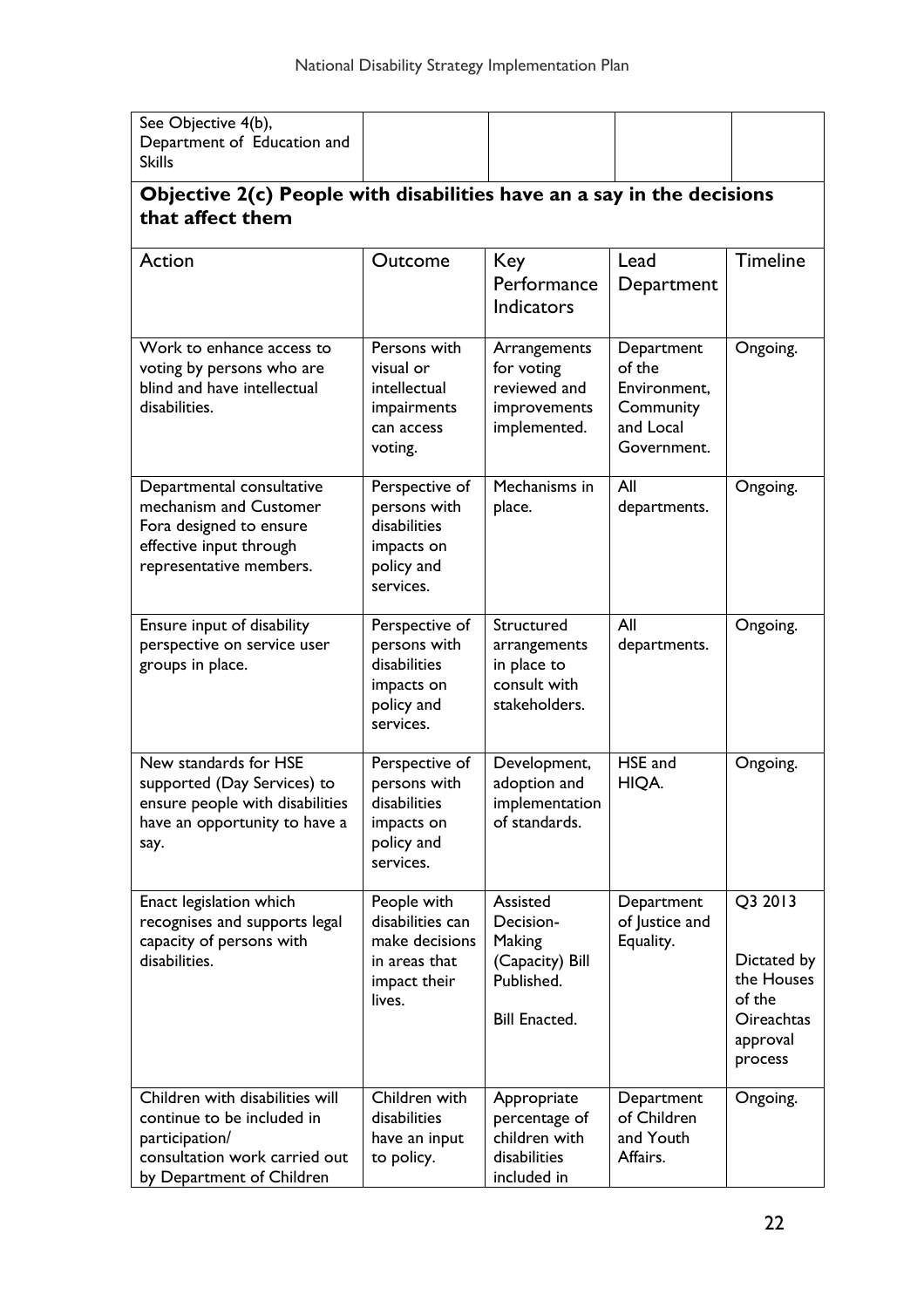| and Youth Affairs. | relevant<br>consultation<br>projects |  |
|--------------------|--------------------------------------|--|
|                    |                                      |  |

#### Objective 2(d) People with disabilities exercise choice in how they live their lives

| Action                                                                                                                                                                                                                                                                                                                                                                                                                    | Outcome                                                                                                                                                             | Key<br>Performance<br><b>Indicators</b>                                                                                                                                                                                                                          | Lead<br>Department               | <b>Timeline</b> |
|---------------------------------------------------------------------------------------------------------------------------------------------------------------------------------------------------------------------------------------------------------------------------------------------------------------------------------------------------------------------------------------------------------------------------|---------------------------------------------------------------------------------------------------------------------------------------------------------------------|------------------------------------------------------------------------------------------------------------------------------------------------------------------------------------------------------------------------------------------------------------------|----------------------------------|-----------------|
| People with disabilities will be<br>supported to be independent<br>and to exercise individual<br>choice in how they live their<br>lives through implementation<br>of new strategies by the HSE:<br>moving from residential<br>centres to live in the<br>community;<br>supports to access<br>mainstream services and<br>activities in the community<br>through new models to<br>replace traditional adult<br>day services. | People with<br>disabilities<br>supported to<br>live lives of<br>their choosing<br>in the<br>community.<br>Progressive<br>closure of<br>residential<br>institutions. | (a) Value For<br>Money<br>Implementation<br>Framework<br>Plan in place.<br>(b) Oversight<br>by the<br>Department of<br>Health of the<br><b>HSE's National</b><br>Consultative<br>Forum<br>monitoring of<br>the<br>implementation<br>of Disability<br>Programmes. | Department<br>of Health.<br>HSE. | Ongoing.        |

## High Level Goal 3: Participation

#### People with disabilities live ordinary lives in ordinary places, participating in the life of the community.

This goal and its objectives include actions to achieve the inclusion of people with disabilities in the community. It is important that people with disabilities can be active citizens in the mainstream life of the community engaging in everyday activities including where they want to live, working, shopping, socialising and visiting places.

Promotion of Universal Design can tackle barriers in the physical environment to inclusion of people with disabilities. This approach means that everyday environments are designed from the outset to ensure they can be used by everyone, regardless of age, size, ability or disability.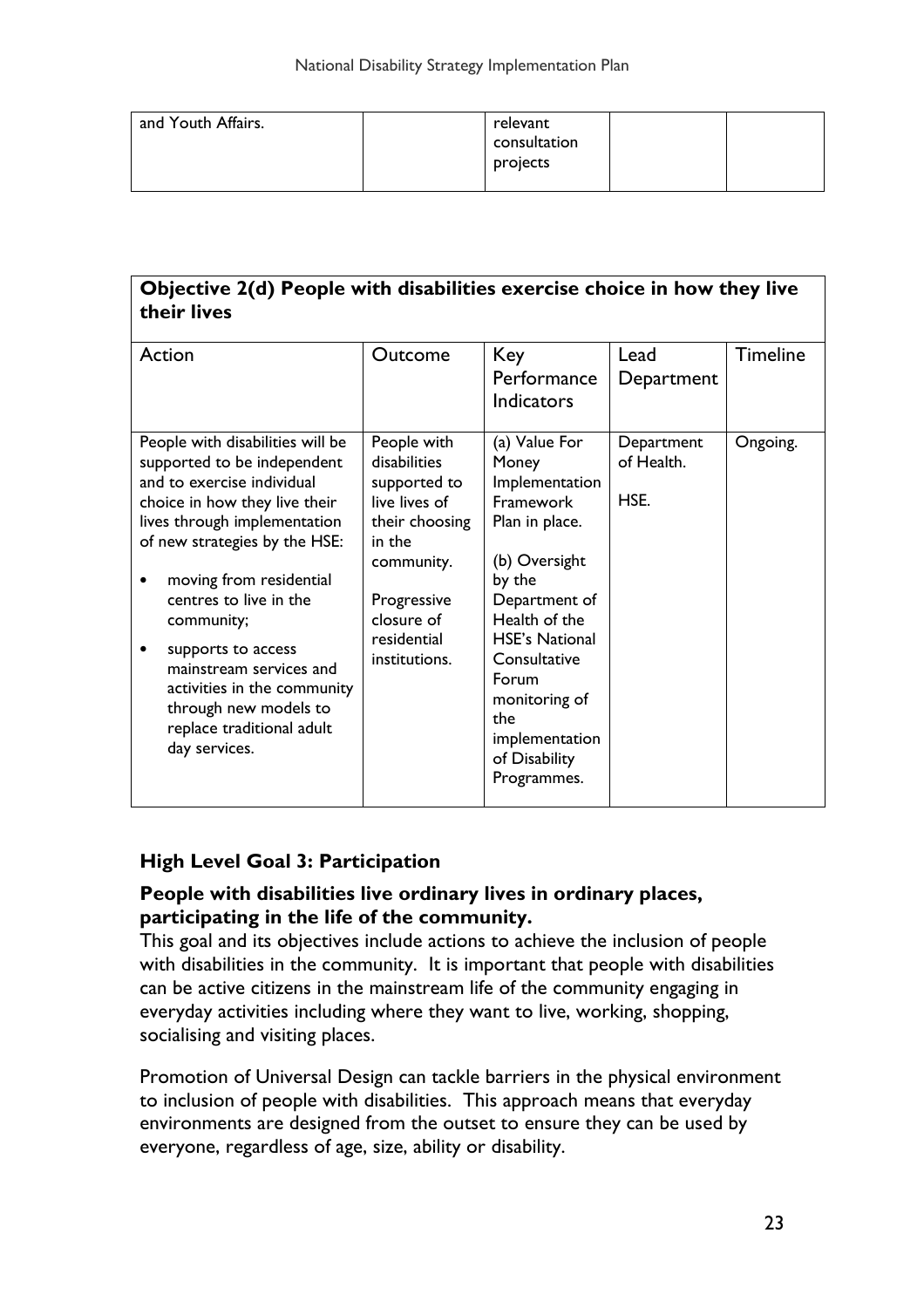| Objective 3(a) People with disabilities have access to jobs                                                                                                                                                                                                                                                 |                                                                                                                                                                                                                                                    |                                                                                                                                                                                                                                                                                                  |                                                                                                                                                                                             |                 |  |  |
|-------------------------------------------------------------------------------------------------------------------------------------------------------------------------------------------------------------------------------------------------------------------------------------------------------------|----------------------------------------------------------------------------------------------------------------------------------------------------------------------------------------------------------------------------------------------------|--------------------------------------------------------------------------------------------------------------------------------------------------------------------------------------------------------------------------------------------------------------------------------------------------|---------------------------------------------------------------------------------------------------------------------------------------------------------------------------------------------|-----------------|--|--|
| Action                                                                                                                                                                                                                                                                                                      | Outcome                                                                                                                                                                                                                                            | Key<br>Performance<br>Indicators                                                                                                                                                                                                                                                                 | <b>Lead Department</b>                                                                                                                                                                      | <b>Timeline</b> |  |  |
| Publication of a<br>comprehensive<br>employment strategy<br>for people with<br>disabilities                                                                                                                                                                                                                 | Comprehensive<br>employment<br>strategy<br>published                                                                                                                                                                                               | Strategy<br>agreed by the<br><b>NDSIG</b>                                                                                                                                                                                                                                                        | NDA and Christy<br>Lynch as drafters in<br>collaboration with the<br>Departments of Social<br>Protection; Health;<br>Jobs, Enterprise and<br>Innovation; and<br><b>Education and Skills</b> | QI 2014         |  |  |
| Ensure a co-ordinated<br>approach to support<br>persons with disabilities<br>to progress into<br>employment through a<br>Comprehensive<br>Employment Strategy.                                                                                                                                              | More persons<br>with disabilities<br>can access<br>work<br>Services at<br>local level are<br>co-ordinated<br>and joined up<br>access across<br>agency<br>boundaries to<br>deliver more<br>seamless<br>supports to<br>persons with<br>disabilities. | Strategic<br>approach<br>across<br>Departments<br>of Education<br>and Skills;<br>Social<br>Protection;<br>Jobs,<br>Enterprise and<br>Innovation and<br>Health to<br>ensure<br>planning for<br>work from the<br>earliest stage.<br><b>Strategy</b><br>agreed.<br>Increased<br>numbers in<br>work. | Departments of Social<br>Protection; Jobs,<br>Enterprise and<br>Innovation; Health;<br>and Education and<br><b>Skills</b>                                                                   | Ongoing.        |  |  |
| Subject to the provision<br>of appropriate links by<br>relevant Departments<br>and agencies, the<br>Department of Jobs,<br>Enterprise and<br>Innovation will, through<br>its website, highlight the<br>supports that are<br>available to facilitate the<br>employment of people<br>with disabilities in the | Greater<br>awareness on<br>the part of<br>employers of<br>the supports<br>available to<br>them to<br>employ or<br>retain a person<br>with a<br>disability.                                                                                         | Level of<br>uptake of<br>supports<br>available to<br>employers, as<br>monitored by<br>the relevant<br>Department<br>or agency<br>administering<br>the schemes in<br>question.                                                                                                                    | Relevant<br>Departments/agencies.                                                                                                                                                           | Ongoing.        |  |  |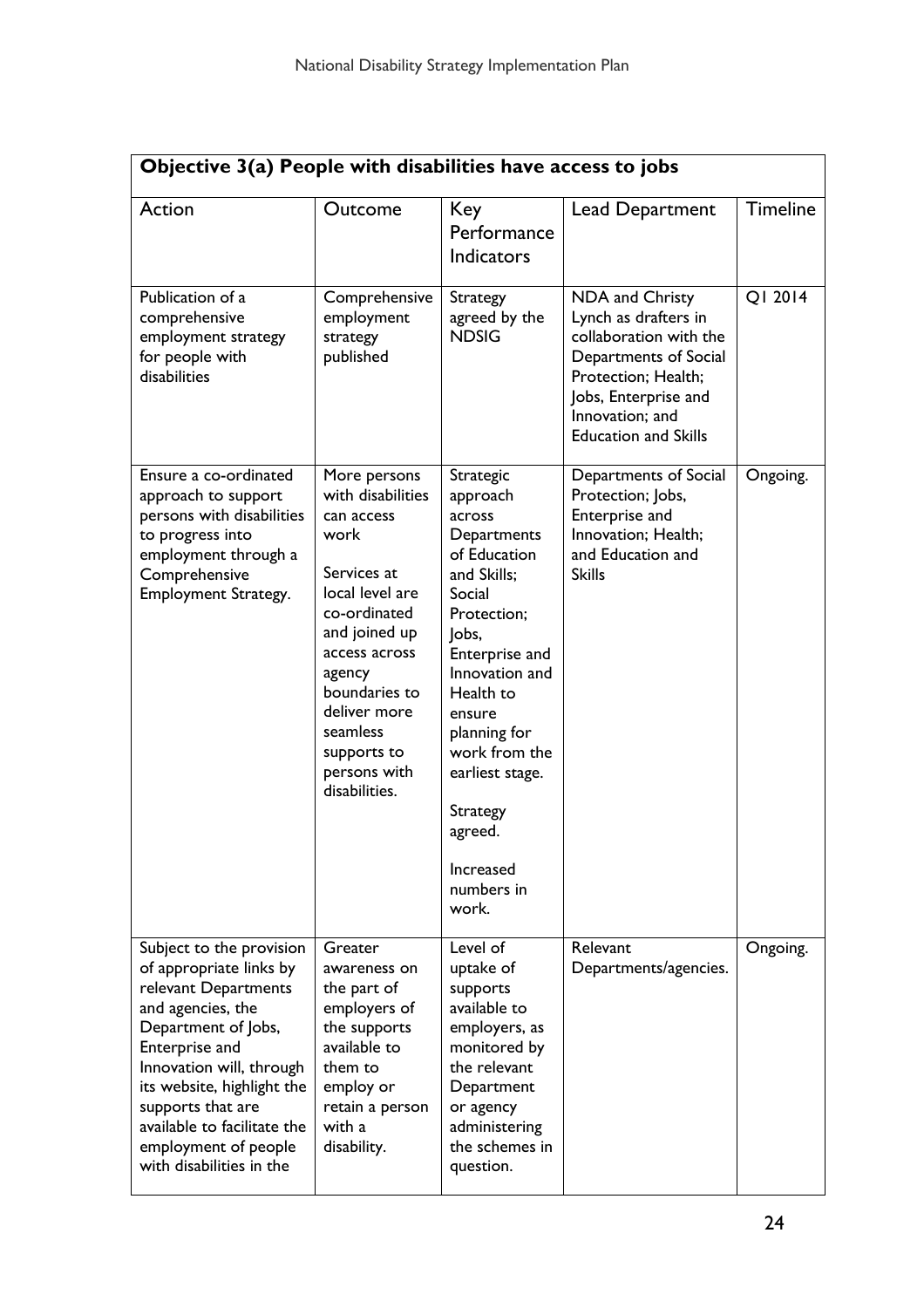| open labour market, or<br>to retain in the<br>workforce employees<br>who acquire a disability.                                                                                                                     |                                                                                                                                                                                  |                                                                                |                                                                          |          |
|--------------------------------------------------------------------------------------------------------------------------------------------------------------------------------------------------------------------|----------------------------------------------------------------------------------------------------------------------------------------------------------------------------------|--------------------------------------------------------------------------------|--------------------------------------------------------------------------|----------|
| The Department<br>through the Equality<br>Tribunal, will ensure<br>that employment rights<br>and entitlements are<br>safe-guarded and<br>enforced for people<br>with disabilities.                                 | <b>Dispute</b><br>resolution and<br>remedies<br>mechanism<br>available to<br>disabled<br>persons in<br>relation to<br>access to<br>employment<br>and/or<br>employment<br>rights. | Cases heard in<br>a timely and<br>efficient<br>manner.                         | Department of Jobs,<br>Enterprise and<br>Innovation.                     | Ongoing. |
| Works to ensure<br>achievement of<br>minimum of 3% of<br>employees in the public<br>sector are those with<br>disabilities and effective<br>support policies in<br>place, including career<br>progression policies. | People with<br>disabilities<br>employed in<br>public sector.                                                                                                                     | 3% target<br>achieved.<br>Effective<br>policies<br>adopted and<br>implemented. | All government<br>departments and<br>public bodies under<br>their aegis. | Ongoing. |

| Objective 3(b) People with disabilities can access places they want to go                                                                                                        |                                                                                    |                                                                              |                                                                  |                 |  |
|----------------------------------------------------------------------------------------------------------------------------------------------------------------------------------|------------------------------------------------------------------------------------|------------------------------------------------------------------------------|------------------------------------------------------------------|-----------------|--|
| Action                                                                                                                                                                           | Outcome                                                                            | Key<br>Performance<br><b>Indicators</b>                                      | Lead<br>Department                                               | <b>Timeline</b> |  |
| Ensure public areas and public<br>buildings are accessible in line<br>with relevant building<br>standards as far as practicable.                                                 | <b>Public services</b><br>are more<br>accessible.                                  | More buildings<br>and public<br>areas are<br>accessible.                     | All<br>departments<br>and public<br>bodies under<br>their aegis. | 2015            |  |
| Support roll out of accessible<br>towns and villages programme,<br>with local businesses and<br>community groups to provide<br>quality services to persons<br>with disabilities. | Improved<br>access of local<br>environment<br>for persons<br>with<br>disabilities. | Numbers of<br>towns and<br>local<br>authorities<br>engaged in<br>programmes. | Local<br>Authorities.                                            | Ongoing.        |  |
| Work to deliver enhanced<br>services through integrated                                                                                                                          | Enhanced<br>availability of<br>local and rural                                     | Number of<br>initiatives<br>implemented                                      | Department<br>of Transport,<br>Tourism and                       | Ongoing.        |  |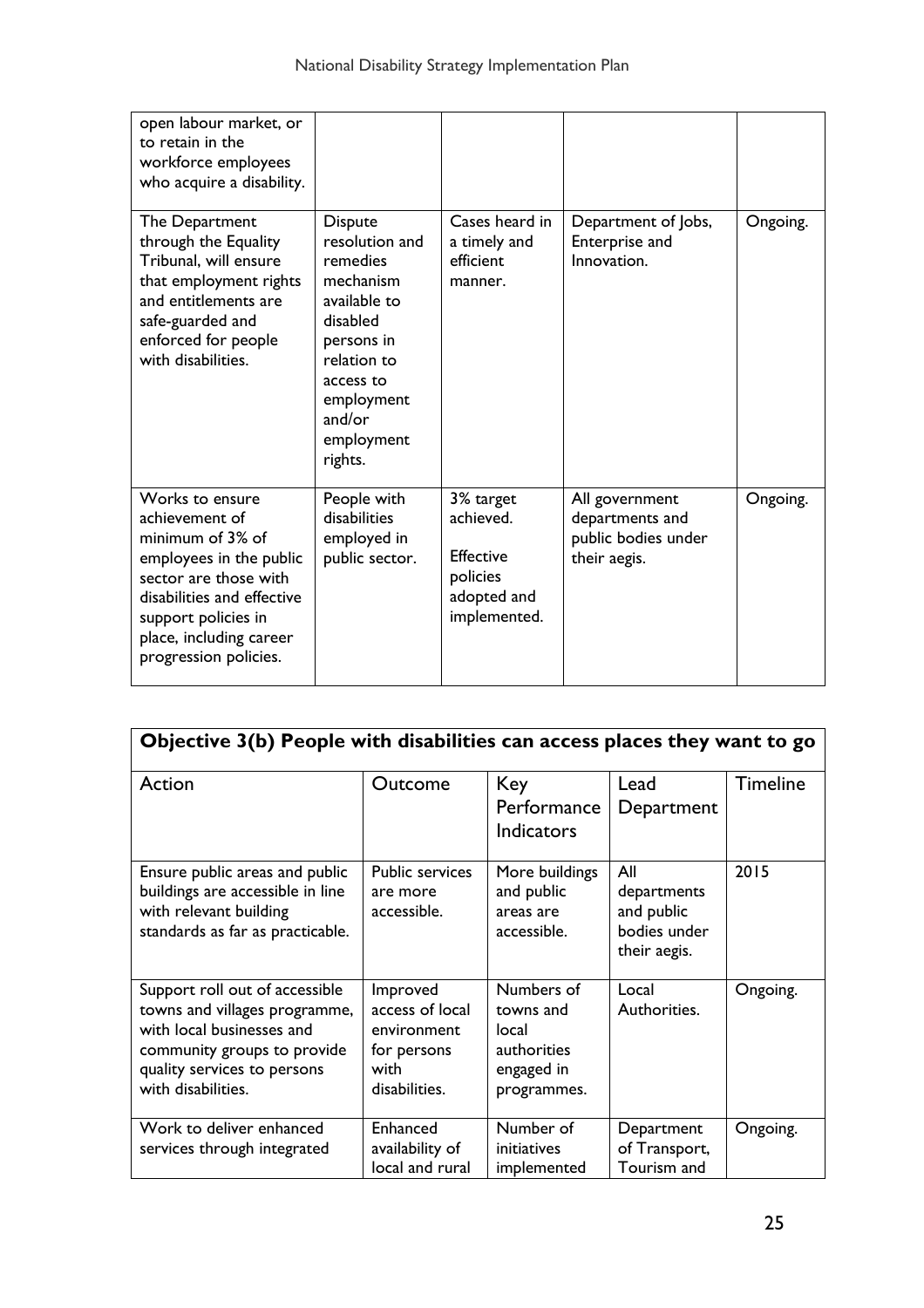| rural transport initiatives.                                                                                                                                                                                                                                             | transport<br>services that<br>people with<br>disabilities can<br>access.                                                                             | and availability<br>of services.                                                                                                                                                                                                                                                                                                                                   | Sport<br>National<br>Transport<br>Authority                                                      |                                                        |
|--------------------------------------------------------------------------------------------------------------------------------------------------------------------------------------------------------------------------------------------------------------------------|------------------------------------------------------------------------------------------------------------------------------------------------------|--------------------------------------------------------------------------------------------------------------------------------------------------------------------------------------------------------------------------------------------------------------------------------------------------------------------------------------------------------------------|--------------------------------------------------------------------------------------------------|--------------------------------------------------------|
| Continue to improve<br>accessibility of bus stops,<br>coach stops, bus and train<br>stations.                                                                                                                                                                            | Enhanced<br>access to travel<br>options for<br>persons with<br>disabilities.                                                                         | Increase in<br>numbers.                                                                                                                                                                                                                                                                                                                                            | Department<br>of Transport,<br>Tourism and<br>Sport<br><b>National</b><br>Transport<br>Authority | Ongoing.                                               |
| Continue to improve bus,<br>coach and train vehicle<br>accessibility.                                                                                                                                                                                                    | People with<br>disabilities can<br>travel.                                                                                                           | All new<br>vehicles are<br>accessible.                                                                                                                                                                                                                                                                                                                             | Department<br>of Transport,<br>Tourism and<br>Sport<br><b>National</b><br>Transport<br>Authority | Ongoing.                                               |
| Develop policy guidelines to<br>improve access for people<br>with disabilities in relation to<br>public roads and pedestrian<br>facilities.                                                                                                                              | Upgrade works<br>to streets and<br>footpaths<br>designed to<br>accommodate<br>all disabilities.                                                      | Policy<br>guidelines<br>completed.                                                                                                                                                                                                                                                                                                                                 | Department<br>of Transport,<br>Tourism and<br>Sport.                                             | Ongoing.                                               |
| Ensure where possible that<br>National Parks and Wildlife<br>Services visitor sites (visitor<br>centres, trails, national parks<br>and nature reserves) are<br>accessible to members of the<br>public with visual, hearing,<br>intellectual and mobility<br>impairments. | Visitors will be<br>able to<br>navigate<br><b>National Parks</b><br>and Wildlife<br>Services visitor<br>sites with ease<br>and maximum<br>enjoyment. | <b>Newly</b><br>developed<br>boardwalks<br>where possible<br>will be<br>accessible for<br>wheelchairs<br>and motorised<br>vehicles. Trail<br>details will be<br>clearly<br>displayed on<br>the NPWS.ie<br>website and at<br>the start of the<br>route where<br>appropriate<br>for visitors<br>with<br>disabilities.<br>Support<br>services such<br>as car parking, | Department<br>of Arts,<br>Heritage and<br>the Gaeltacht.                                         | Ongoing<br>over the<br>lifetime of<br>the<br>Strategy. |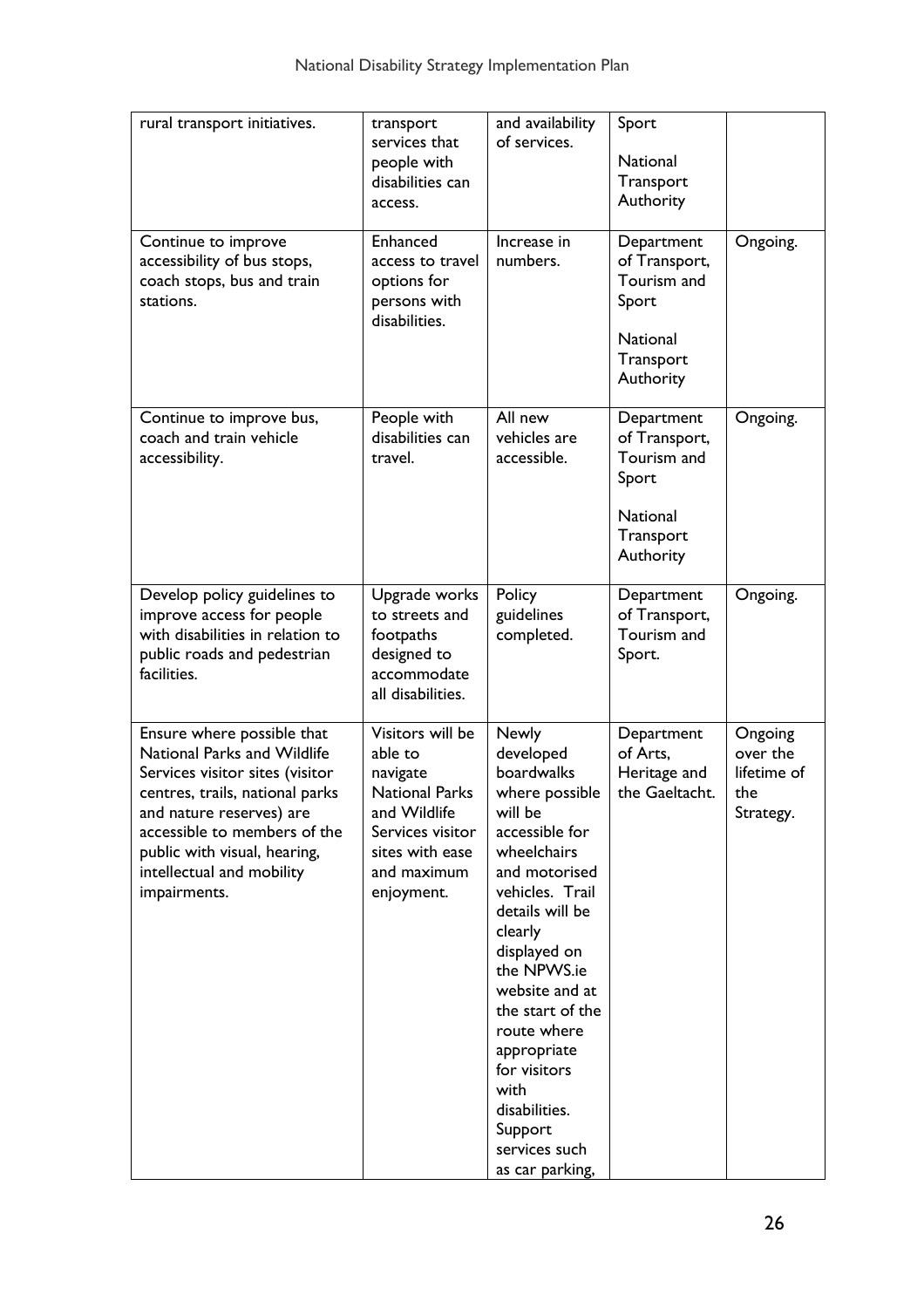| facilities,<br>access routes<br>and design<br>structures will<br>be specially<br>adapted. |
|-------------------------------------------------------------------------------------------|
|-------------------------------------------------------------------------------------------|

| Objective 3(c) People with disabilities live in and are part of the<br>mainstream community                                                                                                                |                                                                                                                    |                                                                                                                                                           |                                                                            |                 |  |
|------------------------------------------------------------------------------------------------------------------------------------------------------------------------------------------------------------|--------------------------------------------------------------------------------------------------------------------|-----------------------------------------------------------------------------------------------------------------------------------------------------------|----------------------------------------------------------------------------|-----------------|--|
| Action                                                                                                                                                                                                     | Outcome                                                                                                            | Key<br>Performance<br><b>Indicators</b>                                                                                                                   | Lead<br>Department                                                         | <b>Timeline</b> |  |
| Ensure effective<br>implementation of the<br>Government's National<br>Housing Strategy for People<br>with a Disability 2011-2016.                                                                          | People with<br>disabilities live<br>in mainstream<br>community as<br>equal citizens.                               | Actions to be<br>delivered by<br>relevant<br>stakeholders<br>set out in<br>implementation<br>framework and<br>progressed<br>within specific<br>timelines. | Department of<br>the Environment,<br>Community and<br>Local<br>Government. | Ongoing.        |  |
| Ensure new local authority<br>housing strategies support<br>independent living by<br>integration local authority and<br>HSE supports at per agreed<br>protocols.                                           | People with<br>disabilities<br>experience<br>integrated<br>supports from<br>housing and<br>disability<br>services. | <b>Strategies</b><br>specify how<br>people with<br>disabilities will<br>be supported<br>to access<br>housing in the<br>community.                         | Local Authorities.                                                         | Ongoing.        |  |
| Develop protocol for<br>strategic assessment of nature<br>and extent of housing needs<br>of persons with disabilities.                                                                                     | <b>Better</b><br>informed<br>planning to<br>meet housing<br>needs.                                                 | Protocol<br>developed and<br>being<br>implemented.                                                                                                        | Department of<br>the Environment,<br>Community and<br>Local<br>Government. | End 2013        |  |
| Develop accessibility<br>assessment criteria for Rental<br>Accommodation Scheme and<br>local authority leasing<br>schemes.<br>Objective 3(d) People with disabilities can enjoy friendships, relationships | People with<br>disabilities<br>needs for<br>accessible<br>accommodation<br>met.                                    | Assessment<br>criteria<br>developed and<br>being<br>implemented.                                                                                          | Department of<br>the Environment,<br>Community and<br>Local<br>Government. | End 2013        |  |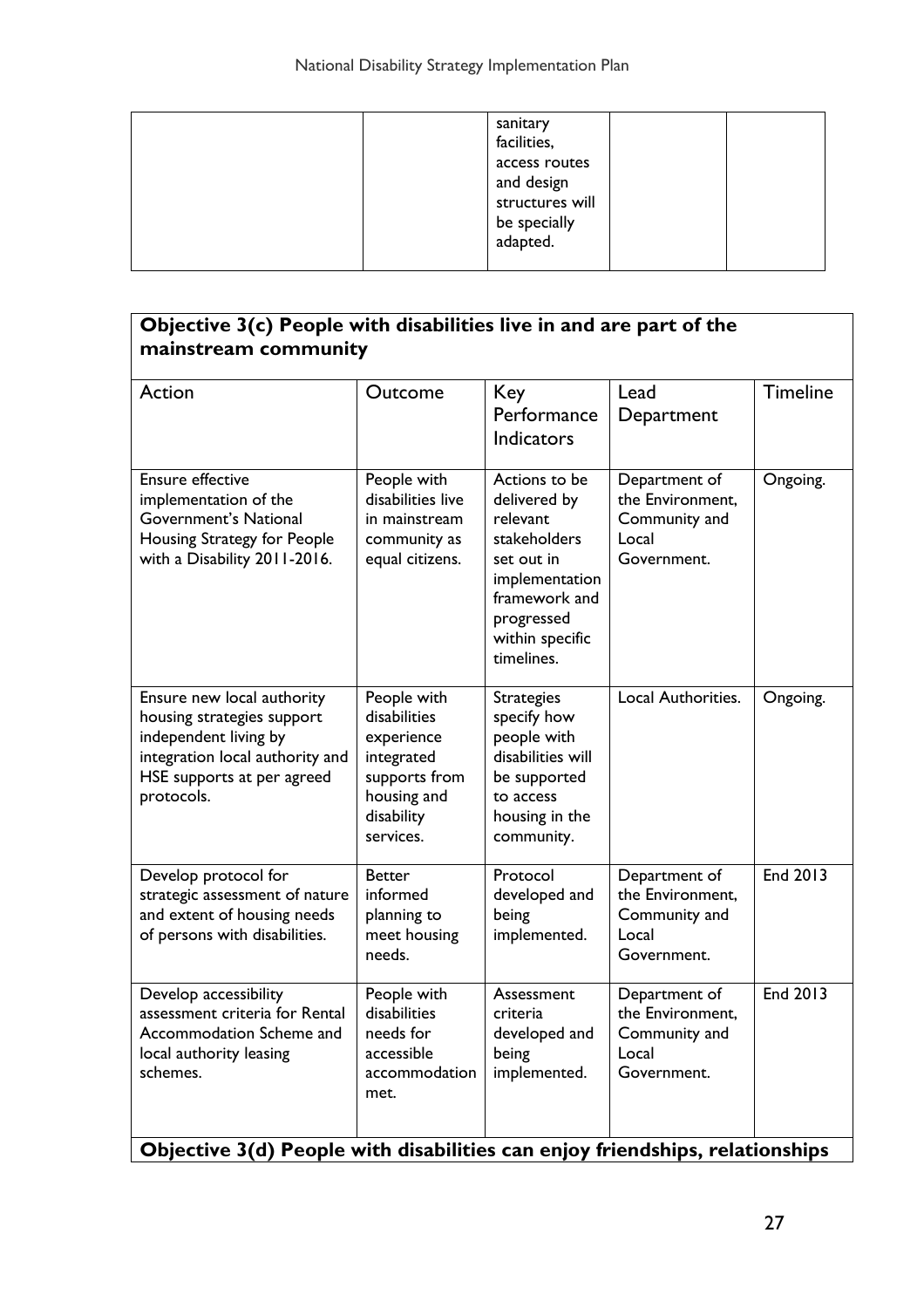| and a good social life                                                                                                                                                                                    |                                                                                                  |                                                                                                                                                                                                                                                                |                                                      |                                                                                   |  |
|-----------------------------------------------------------------------------------------------------------------------------------------------------------------------------------------------------------|--------------------------------------------------------------------------------------------------|----------------------------------------------------------------------------------------------------------------------------------------------------------------------------------------------------------------------------------------------------------------|------------------------------------------------------|-----------------------------------------------------------------------------------|--|
| Action                                                                                                                                                                                                    | Outcome                                                                                          | Key<br>Performance<br><b>Indicators</b>                                                                                                                                                                                                                        | Lead<br>Department                                   | <b>Timeline</b>                                                                   |  |
| Sustain sports partnership<br>programme and resource<br>appropriately in local<br>authorities where funding<br>allows.                                                                                    | Enhanced<br>lifestyle and<br>access to<br>mainstream<br>cultural and<br>social<br>opportunities. | Continue<br>funding review<br>and encourage<br>best practice.                                                                                                                                                                                                  | Local<br>Authorities.                                | Ongoing.                                                                          |  |
| Community development<br>projects funded by Local<br>Authorities shall, as a<br>minimum, take full<br>cognisance of accessibility<br>and inclusion issues and<br>where possible have an<br>access policy. | Mainstreaming<br>accessibility<br>across all<br>activities.                                      | Involvement in<br>activities by<br>people with<br>disabilities.                                                                                                                                                                                                | Local<br>Authorities.                                | Ongoing.                                                                          |  |
| Ensure that no sports<br>organisation in receipt of<br>sports capital funding<br>discriminates against people<br>with disabilities.                                                                       | Access to all<br>state funded<br>sports facilities.                                              | It is a<br>requirement<br>that all<br>organisations<br>applying for<br>funding under<br>the Sports<br>Capital<br>Programme<br>provide<br>documentary<br>evidence that<br>they do not<br>discriminate<br>against, among<br>others, people<br>with disabilities. | Department of<br>Transport,<br>Tourism and<br>Sport. | Ongoing.                                                                          |  |
| Fund disability specific sports<br>groups.                                                                                                                                                                | More<br>opportunities for<br>people with<br>disabilities to<br>participate in<br>sport.          | Amount of<br>funding<br>allocated and<br>paid.                                                                                                                                                                                                                 | Department of<br>Transport,<br>Tourism and<br>Sport. | Ongoing.                                                                          |  |
| Implement Arts and<br>Disability Policy and Five<br>Year Plan.                                                                                                                                            | People with<br>disabilities<br>accessing arts.                                                   | Support for arts<br>and disability<br>sector and<br>projects<br>emerging.                                                                                                                                                                                      | Arts Council.                                        | Policy was<br>published<br>end 2012.<br>Policies to be<br>implemented<br>over the |  |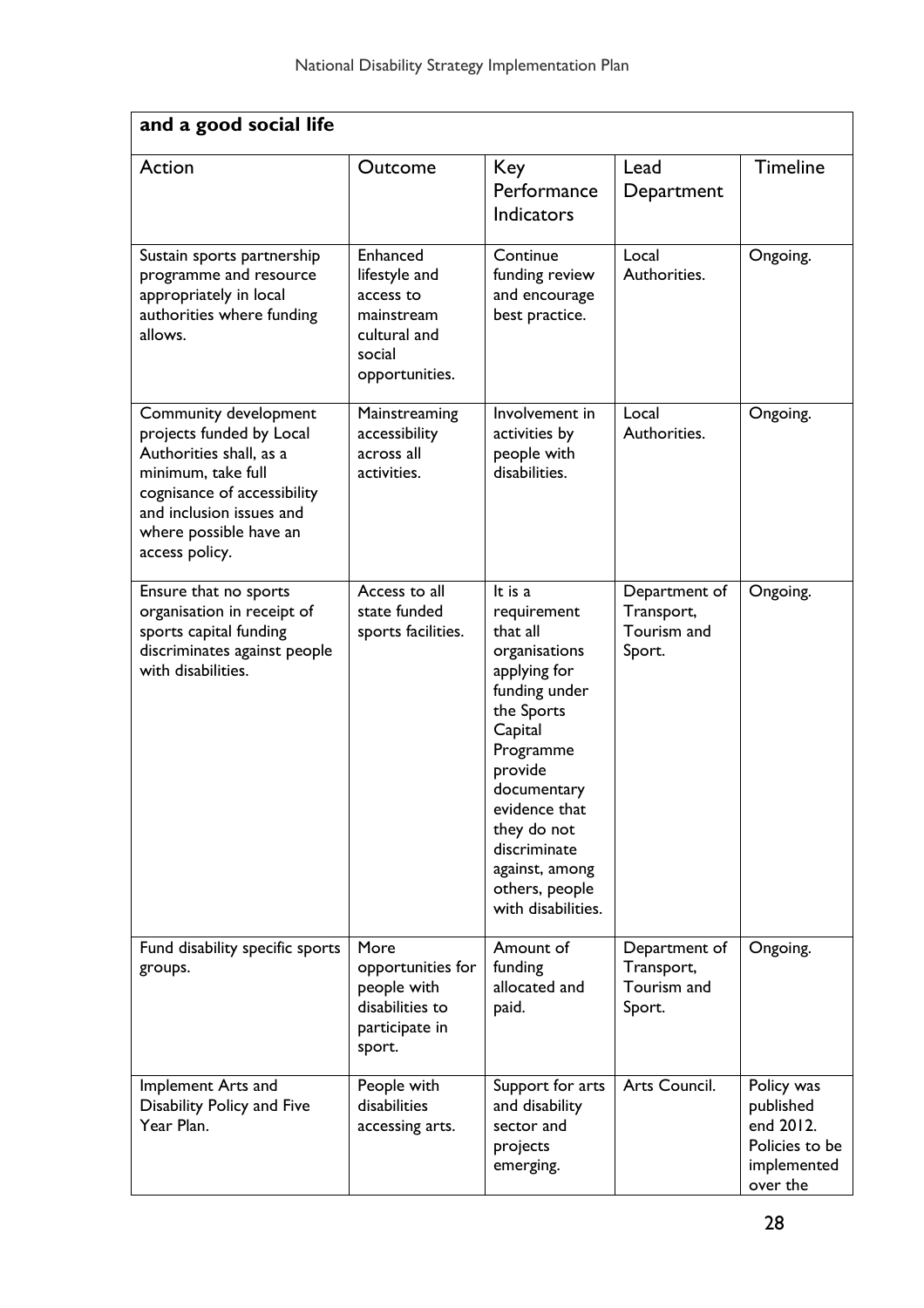|                                                                                                                                                                       |                                                                                                               | Policy published                                                                                                                                                                                                                                            |                       | course of 5<br>years                                                                |
|-----------------------------------------------------------------------------------------------------------------------------------------------------------------------|---------------------------------------------------------------------------------------------------------------|-------------------------------------------------------------------------------------------------------------------------------------------------------------------------------------------------------------------------------------------------------------|-----------------------|-------------------------------------------------------------------------------------|
| Roll out Arts and Disability<br>Networking partnership<br>between Arts council, Arts<br>and Disability Ireland (ADI)<br>and selected local<br>authorities.            | Enhanced<br>capacity in arts<br>sector.                                                                       | Increased level<br>of local<br>authority<br>involvement.                                                                                                                                                                                                    | Arts Council.         | To be<br>implemented<br>on an<br>ongoing basis<br>over the<br>course of 5<br>years. |
| Pilot accessible<br>performances to audiences<br>with disabilities.                                                                                                   | People with<br>disabilities can<br>access arts<br>events as<br>audience.                                      | Measured<br>increase in<br>accessible<br>performances.                                                                                                                                                                                                      | Arts Council.         | To be<br>implemented<br>on an<br>ongoing basis<br>over the<br>course of 5<br>years. |
| Prepare, deliver and<br>promote assisted<br>performances in arts ie.<br>captioned and audio<br>described in partnership<br>with Arts and Disability<br>Ireland (ADI). | People with<br>disabilities can<br>access arts<br>events as<br>audience.                                      | Venues<br>developing<br>more inclusive<br>marketing<br>strategies to<br>audiences with<br>disabilities.<br>Venues and<br>theatre<br>companies are<br>provided with<br>assistance to<br>provide access<br>to people with<br>disabilities to<br>performances. | Arts Council.         | To be<br>implemented<br>on an<br>ongoing basis<br>over the<br>course of 5<br>years. |
| Ensure library and arts<br>services support people to<br>participate in mainstream<br>activities in the community.                                                    | People with<br>disabilities have<br>enhanced<br>opportunities to<br>avail of supports<br>in the<br>community. | Participation of<br>people with<br>disabilities.                                                                                                                                                                                                            | Local<br>Authorities. | Ongoing.                                                                            |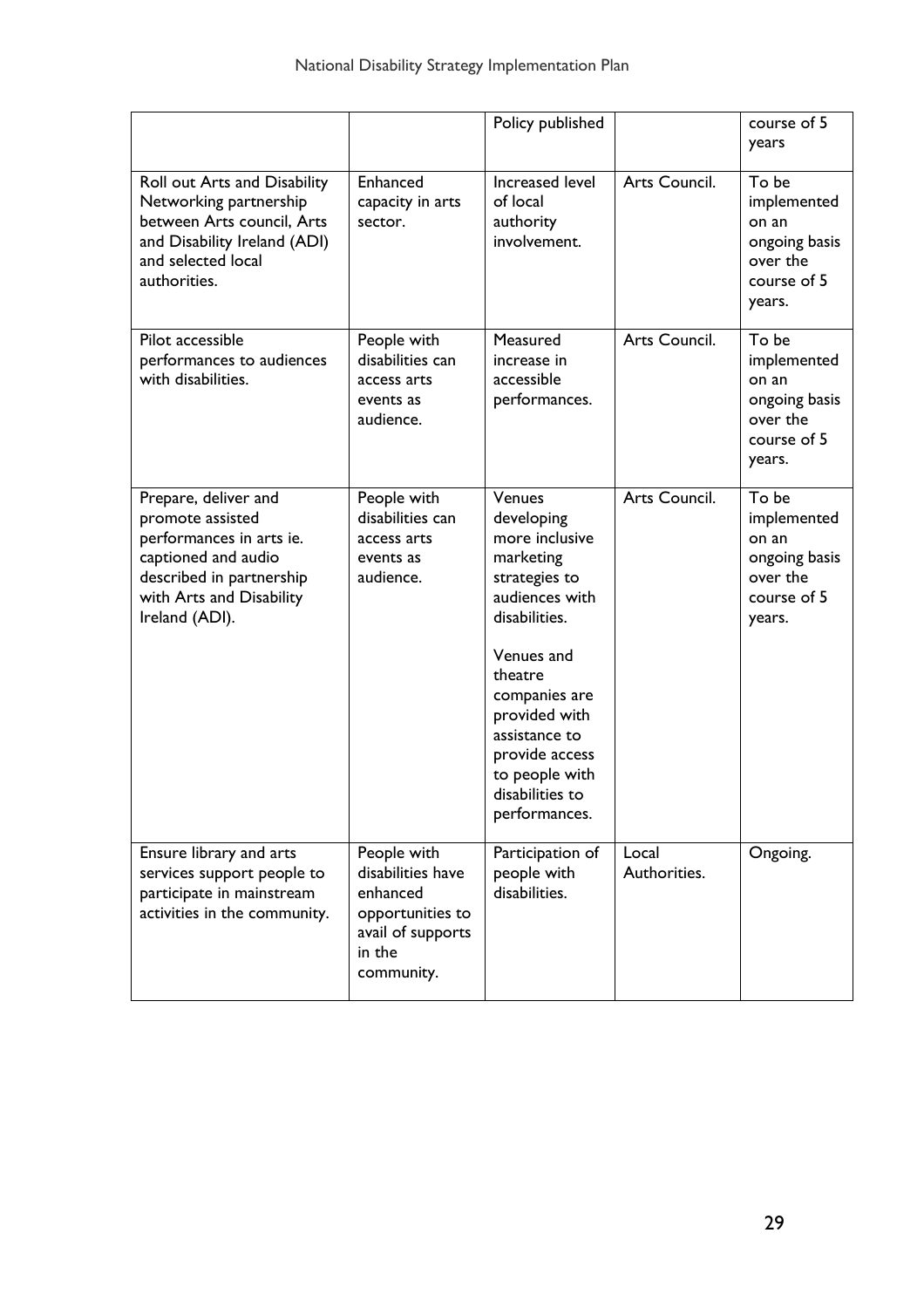| Objective 3(e) People with disabilities are safe and free from abuse                                                                                           |                                                                                                                                        |                                                                                                                                           |                                                                                                                                                 |                                                                          |
|----------------------------------------------------------------------------------------------------------------------------------------------------------------|----------------------------------------------------------------------------------------------------------------------------------------|-------------------------------------------------------------------------------------------------------------------------------------------|-------------------------------------------------------------------------------------------------------------------------------------------------|--------------------------------------------------------------------------|
| Action                                                                                                                                                         | Outcome                                                                                                                                | Key<br>Performance<br><b>Indicators</b>                                                                                                   | Lead<br>Department                                                                                                                              | <b>Timeline</b>                                                          |
| Review Criminal Law (Sexual<br>Offences) Act 1993                                                                                                              | Law reviewed so<br>that it is<br>compatible with<br>the UN<br>Convention on<br>the Rights of<br>Persons with<br>Disabilities.          | <b>Review</b><br>completed.                                                                                                               | Department of<br>Justice and<br>Equality.                                                                                                       | Ongoing.                                                                 |
| Ensure implementation of<br><b>Standards and Regulations</b><br>for residential disability<br>services and inspection of<br>services as appropriate.           | People with<br>disabilities can<br>benefit from<br>quality; safe<br>services and<br>complaints are<br>investigated and<br>followed up. | Approval of<br>Regulations.<br>Adoption and<br>implementation<br>of standards.                                                            | Department of<br>Health.<br>HIQA.                                                                                                               | Q4 2013.                                                                 |
| Develop guidelines to<br>ensure safe and quality<br>supports for children with<br>disabilities.                                                                | Children with<br>disabilities are<br>safeguarded<br>against abuse and<br>can access<br>supports.                                       | <b>Children First</b><br><b>Guidelines</b><br>developed<br>specific to<br>children with<br>disabilities.                                  | HSE.                                                                                                                                            | Q4 2013                                                                  |
| <b>Disability Awareness</b><br>initiative by COSC.                                                                                                             | People with<br>disabilities have<br>user friendly<br>materials and<br>programmes to<br>stay safe.                                      | Domestic and<br>sexual violence<br>organisations<br>have disability<br>friendly<br>supports<br>services in<br>place.                      | Department of<br>Justice and<br>Equality.                                                                                                       | Application<br>process<br>completed<br>and grants<br>paid by Q2<br>2013. |
| Children with disabilities will<br>continue to have their needs<br>assessed in the context of<br>child welfare and protection,<br>in line with Children First. | Children with<br>disabilities are<br>protected from<br>abuse and<br>supported<br>appropriately.                                        | Appropriate<br>services<br>available to<br>children with<br>disabilities who<br>are in care or<br>where there<br>are welfare<br>concerns. | Department of<br>Children and<br>Youth<br>Affairs/HSE and<br>all<br>organisations<br>dealing directly<br>with children<br>with<br>disabilities. | Ongoing.                                                                 |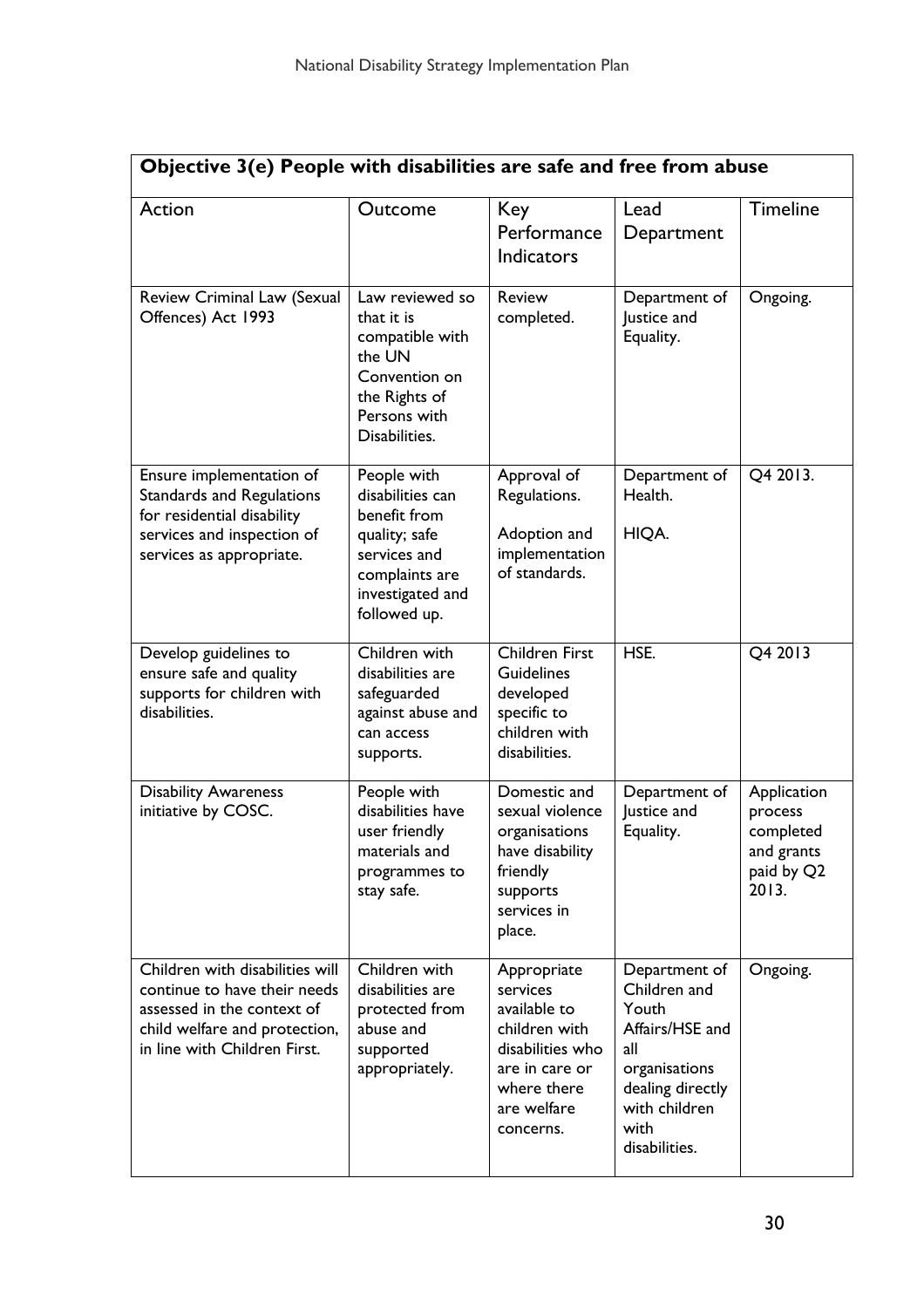## High Level Goal Four: Maximise potential.

#### People with disabilities are enabled to reach their full potential

This goal and its objectives seek to ensure people with disabilities can reach their full potential by availing of education and training.

### Objective 4(a) People with disabilities are enabled to maximise their physical and mental wellbeing and capacity for independence

| Action                                                                                                                                           | Outcome                                                                                                                                                                                                                                                                                         | Key<br>Performance<br><b>Indicators</b>                                                                                                                                                                                                                                                 | Lead<br>Department                  | <b>Timeline</b> |
|--------------------------------------------------------------------------------------------------------------------------------------------------|-------------------------------------------------------------------------------------------------------------------------------------------------------------------------------------------------------------------------------------------------------------------------------------------------|-----------------------------------------------------------------------------------------------------------------------------------------------------------------------------------------------------------------------------------------------------------------------------------------|-------------------------------------|-----------------|
| Encourage service providers<br>to develop health promotion<br>programmes for persons<br>with disabilities.                                       | People with<br>disabilities have<br>better access to<br>mainstream<br>health screening<br>programmes.<br>People with<br>disabilities are<br>supported to<br>manage their<br>own health.                                                                                                         | HSE to<br>encourage all<br>service<br>providers to<br>develop health<br>promotion<br>programmes<br>for people with<br>disabilities.                                                                                                                                                     | Department of<br>Health and<br>HSE. | Ongoing.        |
| Improve accessibility of<br>mainstream health services<br>via roll-out of guidelines for<br>accessibility.                                       | People with<br>disabilities have<br>better access to<br>health services.                                                                                                                                                                                                                        | Guidelines for<br>accessibility to<br>be developed<br>under the roll<br>out of "Future<br>Health".                                                                                                                                                                                      | HSE.                                | Ongoing.        |
| Strengthen community<br>mental health teams in both<br>adult and children's areas to<br>meet needs in line with A<br>Vision for Change strategy. | People with<br>mental health<br>difficulties benefit<br>from enhanced<br>access to<br>services.<br>Note: In 2012<br>and 2013, a total<br>of €53 million<br>additional funding<br>was provided to<br>strengthen<br>Community<br>Mental Health<br>Teams in both<br>Adult and<br>Children's mental | Over 790 new<br>mental health<br>professionals<br>will be<br>employed to<br>strengthen<br>these services.<br>The majority of<br>the 370 posts<br>approved for<br>mental health<br>in 2012 have<br>either been<br>filled, are under<br>offer or<br>awaiting<br>clearance. The<br>HSE has | HSE.                                | Ongoing.        |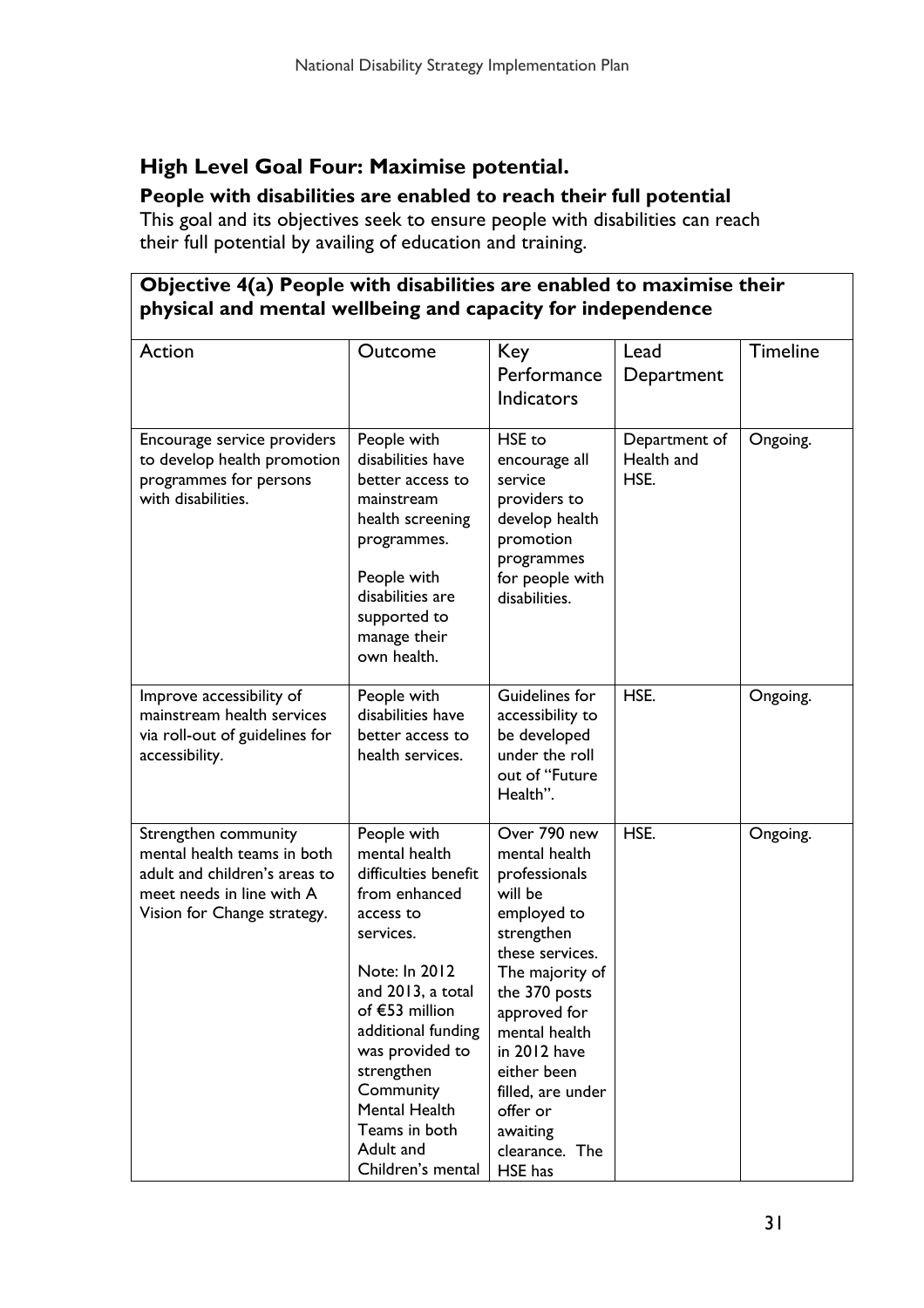|                                                                                                                                                                                                                                                                 | health services.                                                                                                           | prioritised the<br>recruitment of<br>the remainder<br>of the posts.                                                                                                                                                                   |                                                      |          |
|-----------------------------------------------------------------------------------------------------------------------------------------------------------------------------------------------------------------------------------------------------------------|----------------------------------------------------------------------------------------------------------------------------|---------------------------------------------------------------------------------------------------------------------------------------------------------------------------------------------------------------------------------------|------------------------------------------------------|----------|
| Continue to support sports<br>partnership, Age Friendly<br>and Social Inclusion<br>programmes to assist people<br>with disabilities to engage in<br>activities, including through<br>requirement of funding for<br>programmes such as Sports<br>Capital Grants. | People with<br>disabilities benefit<br>from improved<br>physical<br>wellbeing.                                             | Increased<br>participation by<br>people with<br>disabilities.                                                                                                                                                                         | Local<br>Authorities.                                | Ongoing. |
| Ensure that applicants under<br>the Sports Capital<br>programme and Swimming<br>Pool programme are aware<br>of the best ways to make<br>facilities accessible to people<br>with disabilities.                                                                   | Increase in<br>opportunities to<br>participate in<br>sport through<br>the provision of<br>accessible sports<br>facilities. | Increase in the<br>number of<br>facilities<br>accessible to<br>people with<br>disabilities and<br>the provision<br>of information<br>to Sports<br>Capital<br>Programme<br>applicants from<br>the National<br>Disability<br>Authority. | Department of<br>Transport,<br>Tourism and<br>Sport. | Ongoing. |
| Local Sports Partnerships<br>will continue to assist in and<br>support developments for<br>the inclusion of people with<br>disabilities in sport and<br>physical activity.                                                                                      | People with<br>disabilities will<br>have<br>opportunities to<br>participate in<br>sport and<br>physical activity.          | Development<br>of<br>opportunities<br>for<br>participation in<br>sport and<br>physical<br>activity.                                                                                                                                   | Department of<br>Transport,<br>Tourism and<br>Sport. | Ongoing. |
| Irish Sports Council will<br>continue to support the<br>CARA Centre in rolling out<br>disability awareness training<br>to mainstream sports clubs<br>through the Local Sports<br>Partnership (LSP) network in<br>conjunction with disability<br>sports.         | Mainstream clubs<br>will be<br>encouraged to<br>become more<br>open to taking in<br>members with a<br>disability.          | Ongoing roll<br>out of training.                                                                                                                                                                                                      | Department of<br>Transport,<br>Tourism and<br>Sport. | Ongoing. |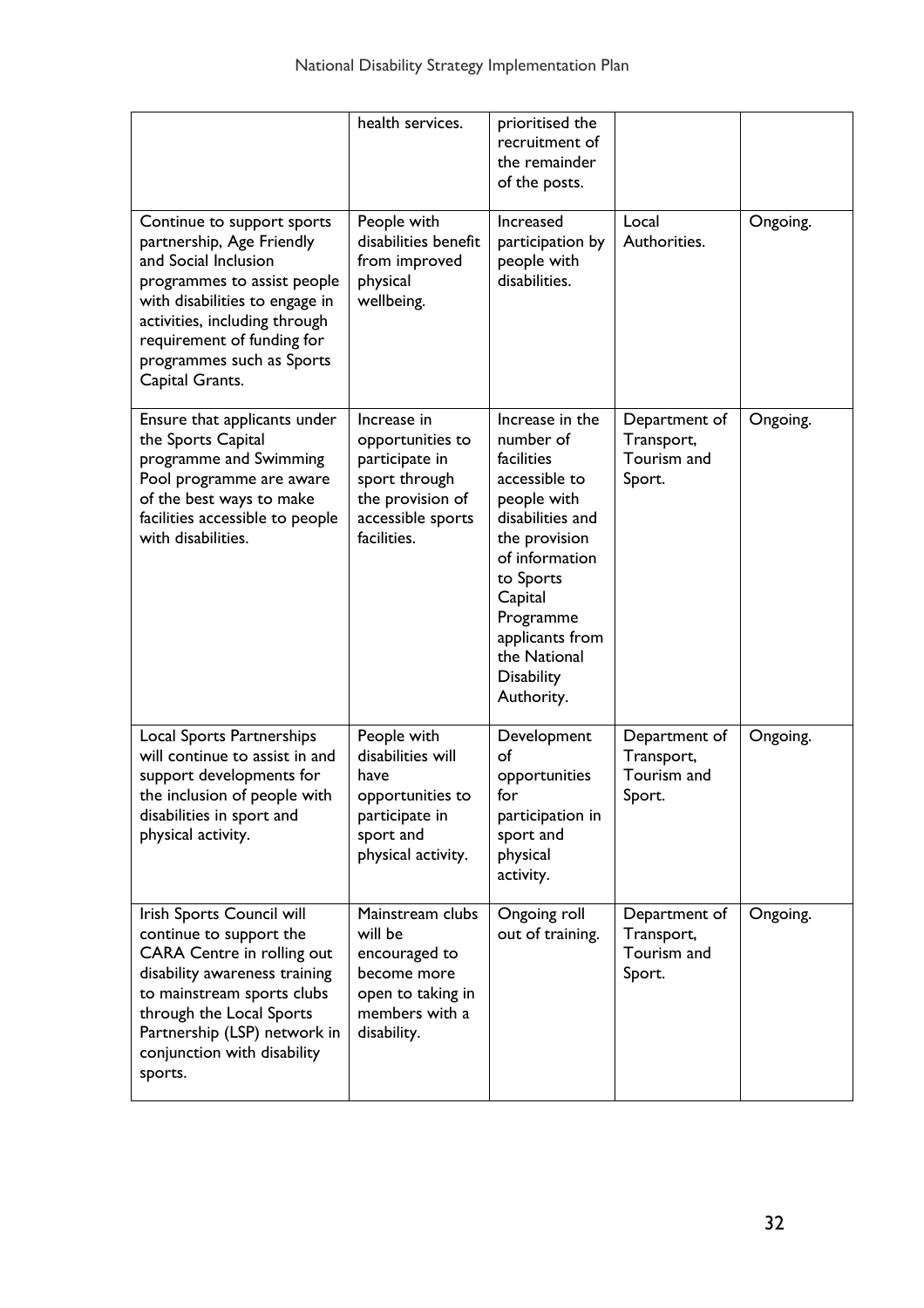| Objective 4(b) People with disabilities get the education and training that<br>enables them to reach their potential                     |                                                                                                                                                           |                                                                                                                                                                                                      |                                                  |                  |
|------------------------------------------------------------------------------------------------------------------------------------------|-----------------------------------------------------------------------------------------------------------------------------------------------------------|------------------------------------------------------------------------------------------------------------------------------------------------------------------------------------------------------|--------------------------------------------------|------------------|
| Action                                                                                                                                   | Outcome                                                                                                                                                   | Key<br>Performance<br><b>Indicators</b>                                                                                                                                                              | Lead<br>Department                               | <b>Timeline</b>  |
| Ensure effective supports for<br>children with special<br>education needs.                                                               | Children with<br>special education<br>needs enabled to<br>reach maximum<br>potential in<br>school.                                                        | Level of<br>relevant<br>supports in<br>place and<br>policies to<br>ensure<br>individuals<br>enabled to<br>reach potential<br>in education.<br>Use and<br>availability of<br>assistive<br>technology. | Department of<br><b>Education and</b><br>Skills. | Ongoing.         |
| <b>Effective Rehabilitative</b><br>Training programme for<br>those who need such<br>support.                                             | Improved<br>functional ability<br>and ability to<br>progress to<br>further training,<br>education and<br>employment.                                      | Number of<br>places available<br>and systems to<br>monitor<br>appropriate<br>placements and<br>outcomes.                                                                                             | Department of<br>Health.                         | Ongoing.         |
| Establishment of SOLAS.<br>Development of a strategy<br>to ensure quality further<br>education and training.                             | Persons with<br>disabilities benefit<br>from relevant<br>training and<br>education that<br>enable their<br>progression to<br>employment<br>opportunities. | Structures and<br>strategy for<br><b>SOLAS</b><br>designed to<br>meet needs of<br>persons with<br>disabilities.                                                                                      | Department of<br><b>Education and</b><br>Skills. | Q3 2013.<br>2014 |
| Ensure provision of<br>vocational education for<br>people with disabilities by<br>the Education and Training<br>Boards (replacing VECs). | Participation by<br>persons with<br>disabilities in<br>education<br>programmes.                                                                           | Level of<br>participation<br>and Education<br>and Training<br>Boards (ETBs)<br>policies.                                                                                                             | Department of<br><b>Education and</b><br>Skills. | Ongoing.         |
| Support students with<br>disabilities to participate in<br>higher education through<br>Fund for Students with                            | <b>Students</b><br>supported to<br>participate fully in<br>academic                                                                                       | Numbers of<br>students with<br>disabilities<br>participating in<br>higher                                                                                                                            | Department of<br><b>Education and</b><br>Skills. | Ongoing.         |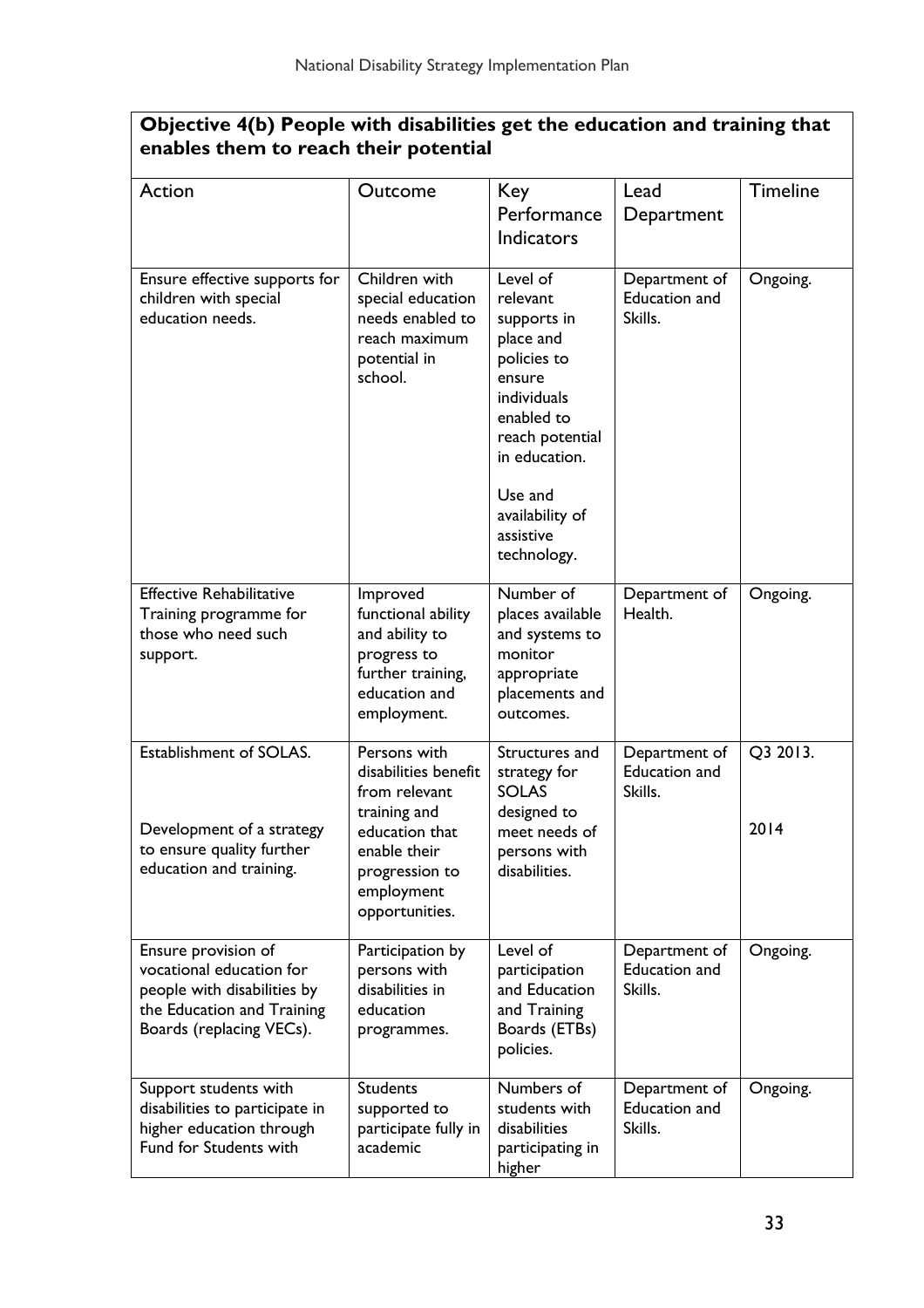| Disabilities.                                                                                                                                                    | programmes.                                                                        | education.                                                                                 |                                                                                                 |                    |
|------------------------------------------------------------------------------------------------------------------------------------------------------------------|------------------------------------------------------------------------------------|--------------------------------------------------------------------------------------------|-------------------------------------------------------------------------------------------------|--------------------|
| Implement the National Plan<br>for Equity of Access to<br>Higher Education.                                                                                      | <b>Students</b><br>supported to<br>participate fully in<br>academic<br>programmes. | Achieve targets<br>set out in the<br>Plan.                                                 | Department of<br><b>Education and</b><br>Skills.                                                | Q4 2013.           |
| Ensure persons with<br>disabilities avail of education,<br>employment and self<br>employment through the<br><b>Local and Community</b><br>Development Programme. | Increased access<br>to opportunities.                                              | <b>Numbers</b><br>benefiting from<br>the<br>programme.                                     | Department of<br>the<br>Environment,<br>Community<br>and Local<br>Government.                   | Ongoing.           |
| Improve supports for<br>children with disabilities in<br>the preschool year.                                                                                     | Improved school<br>readiness and<br>learning for<br>children with<br>disabilities. | More than 50%<br>of children in<br>preschool year<br>receiving<br>appropriate<br>supports. | Department of<br>Health with the<br>HSE, and<br>Department of<br>Children and<br>Youth Affairs. | September<br>2016. |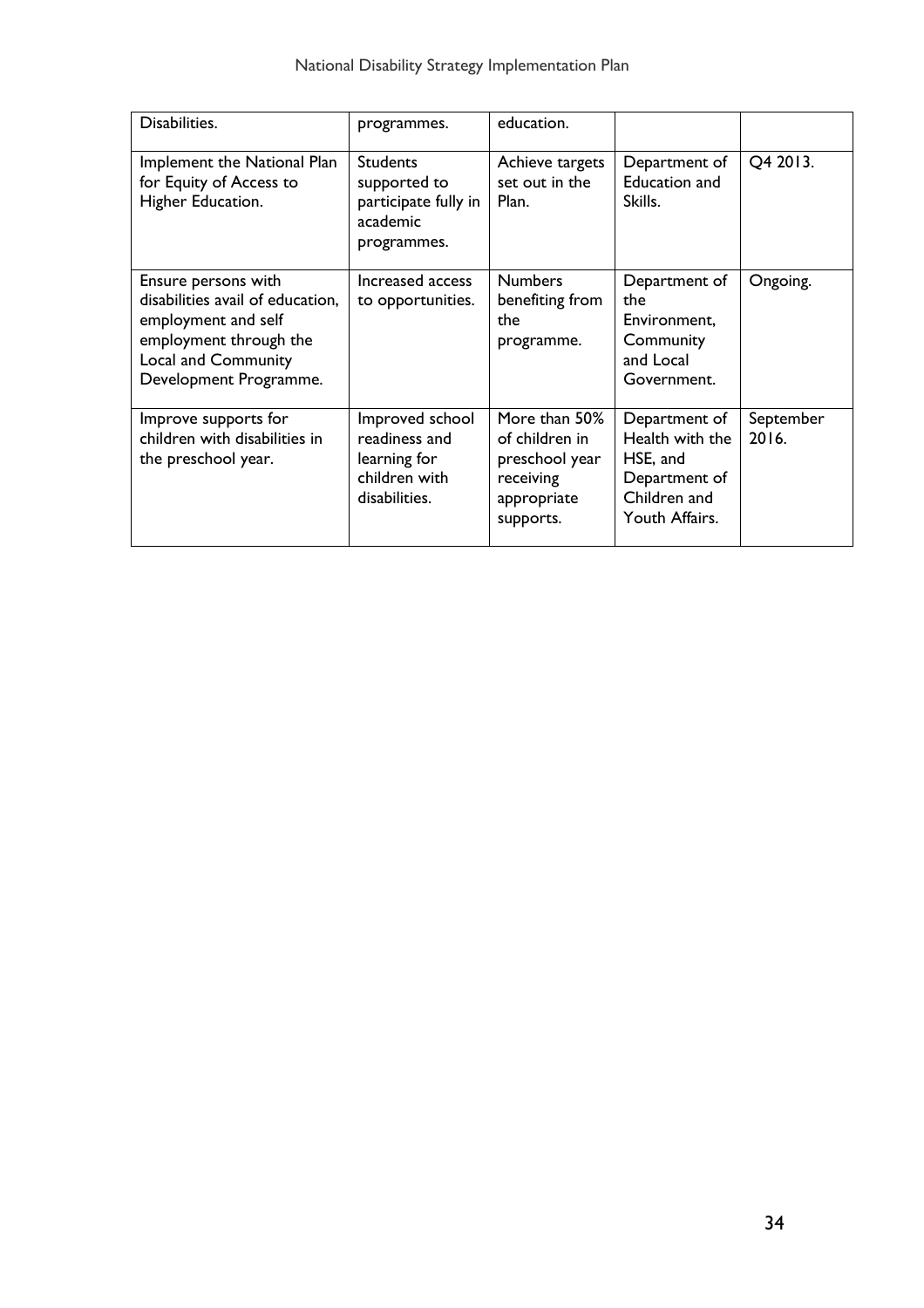# Chapter 4 – Monitoring the Implementation Plan

## Monitoring mechanism for the Implementation Plan

Following the Publication of the Implementation Plan, the NDSIG will meet four times a year, or as directed by the Minister, to include at least one plenary and a number of thematic meetings, where for example, crossdepartmental issues need to be discussed or topics of particular interest, where not all departments need to attend. The thematic meetings will include the relevant members of the NDSIG as appropriate.

The overall Implementation Plan will be reviewed through these thematic meetings, which will be chaired by the Minister. Prior to each meeting, the National Disability Authority will develop a briefing paper, based on the data available from departments, to help identify key themes and issues to inform discussion. A specific issue will be chosen e.g. Housing and all relevant Departments (Environment, Community and Local Government including representation from the Local Authorities, Social Protection and Health) will be invited to attend the meeting, together with the DSG. All actions in the Implementation Plan in relation to the chosen issue will be discussed, including progress made mapped against commitments in the plan, or if there is a lack of progress the reasons for same. Solutions to the latter will also be considered at these meetings.

Each department will have a consultative mechanism to facilitate a streamlined process of engagement at departmental level, between officials from that department and the disability sector including representatives of the DSG, on National Disability Strategy matters within that department's area of responsibility. The consultative mechanism will be the forum where the detail in implementation of actions, in accordance with measurable key performance indicators will be examined and any issues on actions can be addressed. Where major issues of a broader cross-sectoral or national importance are involved, such discussions will take place at a full NDSIG meeting.

The Minister will, through the Cabinet Committee on Social Policy, keep the Taoiseach informed in relation to the work of the group, on a regular basis. The Plan will therefore have the involvement of the Taoiseach and other Cabinet Ministers with Social Policy functions, whenever such involvement becomes necessary to remove blockages, or to just keep everyone relevant informed. This will be particularly useful where there are cross-sectoral issues, as the Minister will be able to discuss the issues with her Cabinet colleagues, ensuring cross-sectoral co-operation on issues from the top down. In respect of the comprehensive employment strategy, once agreed by the NDSIG, its implementation will be overseen as part of the monitoring of the Implementation Plan process. In addition, the Cabinet Committee on